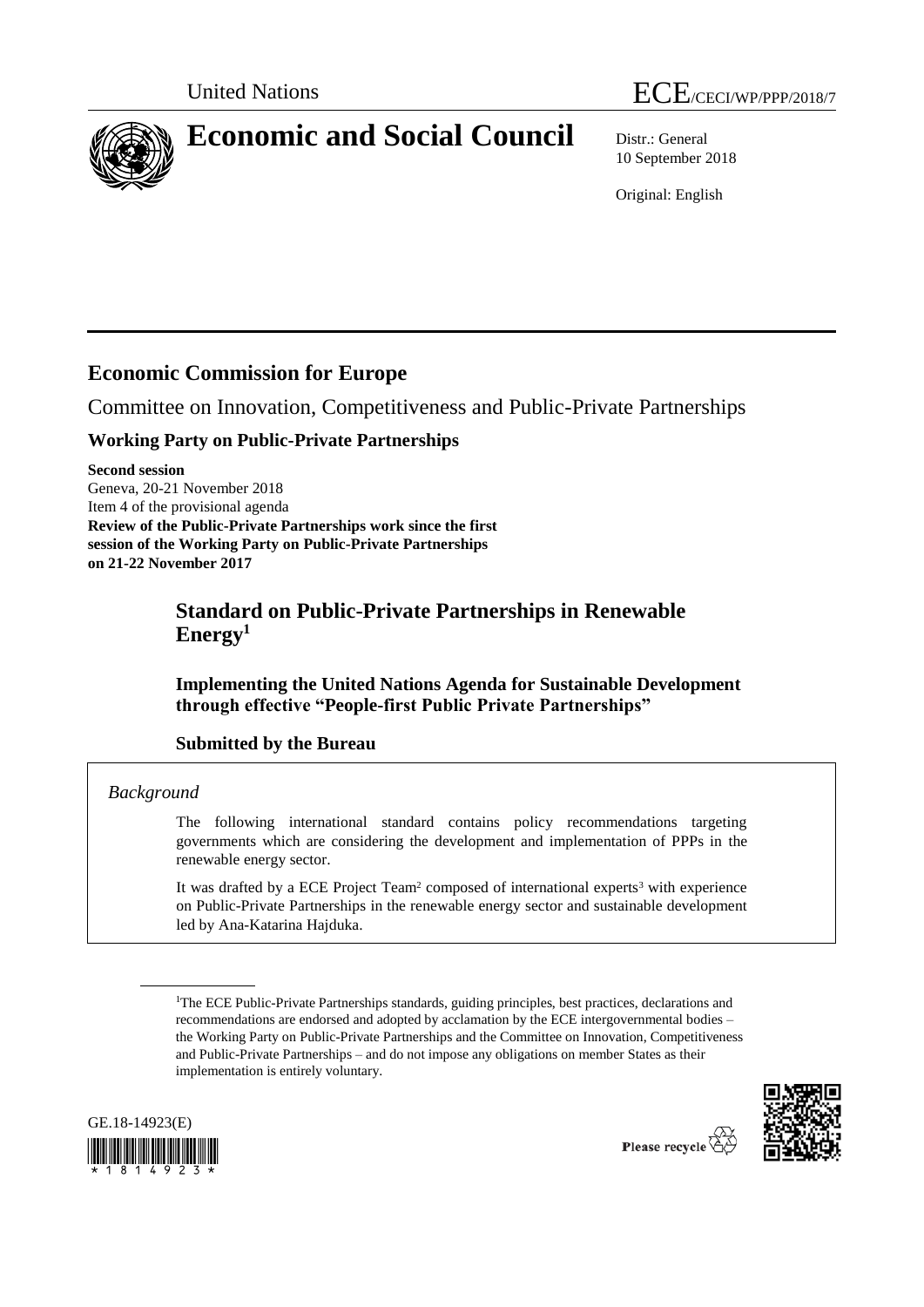The document<sup>4</sup> was finalised by the secretariat following a public consultation as envisaged by the Open and Transparent Standard Development Process with input from various agencies, organisations, and individuals.

The document was reviewed and endorsed by the Bureau of the Working Party on Public-Private Partnerships with a recommendation to the Working Party to endorse it. If endorsed, the document is sent to the Committee on Innovation, Competitiveness and Public-Private Partnerships for adoption. The document was also reviewed by the Bureau of the ECE Group of Experts on Renewable Energy, which provided useful comments throughout the document's preparation.

The Bureau is very grateful to Ana-Katarina Hajduka for leading the Project Team; to Anand Chiplunkar for sharing his vast experience of working in this sector; and to Scott Walchak for managing the work of the Project Team.

<sup>&</sup>lt;sup>2</sup> The ECE draws attention to the possibility that the practice or implementation of this document may involve the use of a claimed intellectual property right. This document is based on the contributions of participants in the PPP standard development process, who have acknowledged that all new intellectual property rights generated belongs to the ECE and have also agreed to waive enforcement of their existing intellectual property rights used in the PPP standards against any party using the outputs.

The ECE takes no position concerning the evidence, validity or applicability of any claimed intellectual property right or any other right that might be claimed by any third parties related to the implementation of this document. The ECE makes no representation that it has made any investigation or effort to evaluate any such rights.

Users of ECE PPP outputs are cautioned that any third-party intellectual property rights claims related to their use of a ECE PPP output will be their responsibility and are urged to ensure that their use of ECE PPP outputs does not infringe on an intellectual property right of a third party.

The ECE does not accept any liability for any possible infringement of a claimed intellectual property right or any other right that might be claimed to relate to the implementation of any of its outputs. <sup>3</sup> The list of experts involved in the work of the Project Team is available at:

<https://wiki.unece.org/display/pppp/P0008-Contacts+and+members>

<sup>4</sup> The document benefited considerably from a review of published information and the responses to detailed questionnaires from public and private sector organisations with experience of programmes of this kind.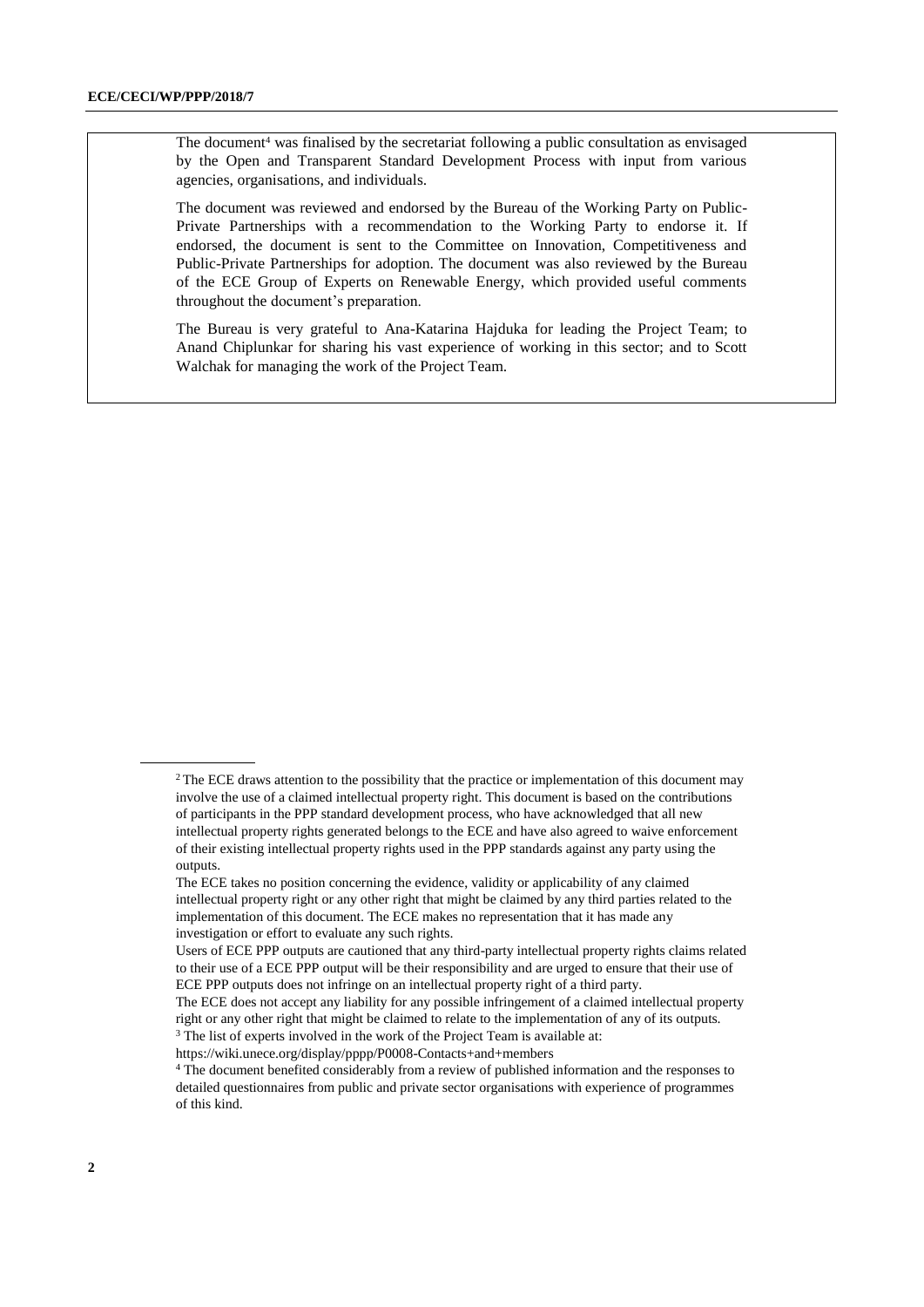# **Contents**

| L.    |                |                                                                                        |  |  |
|-------|----------------|----------------------------------------------------------------------------------------|--|--|
|       | А.             |                                                                                        |  |  |
|       | <b>B.</b>      | The role of renewable energy Public-Private Partnerships in sustainable development  6 |  |  |
|       | C.             | Renewable energy public-private partnerships as an alternative to 'traditional' public |  |  |
|       |                |                                                                                        |  |  |
| П.    |                |                                                                                        |  |  |
| Ш.    |                |                                                                                        |  |  |
|       |                |                                                                                        |  |  |
|       | A.             |                                                                                        |  |  |
|       | <b>B.</b>      |                                                                                        |  |  |
|       | $C_{\cdot}$    |                                                                                        |  |  |
| V.    |                |                                                                                        |  |  |
|       | А.             |                                                                                        |  |  |
|       | <b>B.</b>      | Renewable energy people-first public-private partnerships programme - improving        |  |  |
|       |                |                                                                                        |  |  |
|       | $\mathbf{C}$ . |                                                                                        |  |  |
|       | D.             |                                                                                        |  |  |
|       | Е.             |                                                                                        |  |  |
| VI.   |                |                                                                                        |  |  |
| Annex |                |                                                                                        |  |  |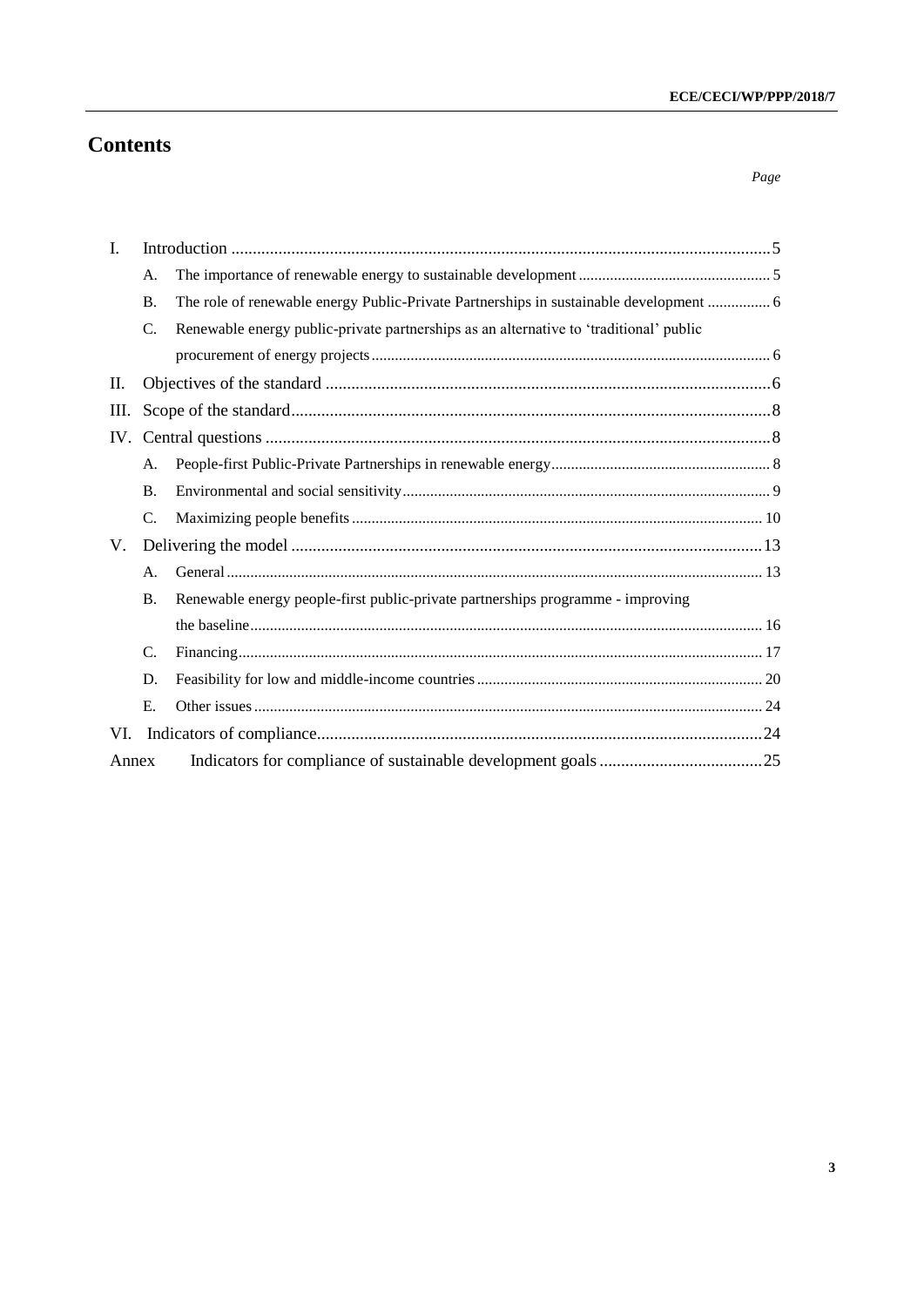# **Abbreviation and terms**

| Abbreviation     | Meaning                                                                                                                                                                                                                |
|------------------|------------------------------------------------------------------------------------------------------------------------------------------------------------------------------------------------------------------------|
| <b>COD</b>       | Commercial operation date                                                                                                                                                                                              |
| <b>ECE</b>       | United Nations Economic Commission for Europe                                                                                                                                                                          |
| <b>EMDE</b>      | Emerging markets and developing economies                                                                                                                                                                              |
| <b>EPC</b>       | Engineering procurement and construction.                                                                                                                                                                              |
| IFI              | International Finance Institutions (multilateral and bilateral development<br>banks)                                                                                                                                   |
| <b>IPP</b>       | <b>Independent Power Producer</b>                                                                                                                                                                                      |
| LD               | Liquidated damages                                                                                                                                                                                                     |
| Load             | An electrical load is an electrical component or portion of a circuit that<br>consumes electric power. A "load centre" is the centre of concentrated<br>electricity demand, such as town, city or industrial facility. |
| <b>MIGA</b>      | Multilateral Investment Guarantee Agency                                                                                                                                                                               |
| MW               | Megawatt (being 1,000,000 watts)                                                                                                                                                                                       |
| NDC <sub>s</sub> | Nationally determined contributions according to the Paris Agreement                                                                                                                                                   |
| Offtaker         | Purchaser of electricity (in particular, in the context of energy (renewable<br>energy and non-renewable energy) public-private partnerships, the<br>purchaser under the power purchase agreement)                     |
| <b>PPA</b>       | Power Purchase Agreement                                                                                                                                                                                               |
| <b>PPPs</b>      | <b>Public-Private Partnerships</b>                                                                                                                                                                                     |
| <b>PfPPPs</b>    | People-first Public-Private Partnerships                                                                                                                                                                               |
| <b>PRG</b>       | Partial risk guarantee                                                                                                                                                                                                 |
| <b>PSA</b>       | Power sale / supply agreement                                                                                                                                                                                          |
| <b>RE</b>        | Renewable energy                                                                                                                                                                                                       |
| <b>REC</b>       | Renewable energy certificate                                                                                                                                                                                           |
| <b>REFIT</b>     | Renewable energy feed in tariff                                                                                                                                                                                        |
| <b>SE4ALL</b>    | Sustainable energy for all                                                                                                                                                                                             |
| <b>SPV</b>       | Special Purpose Vehicle                                                                                                                                                                                                |
| <b>UN SDGs</b>   | United Nations Sustainable Development Goals                                                                                                                                                                           |
| <b>VfM</b>       | Value for Money                                                                                                                                                                                                        |
| <b>VfP</b>       | Value for People                                                                                                                                                                                                       |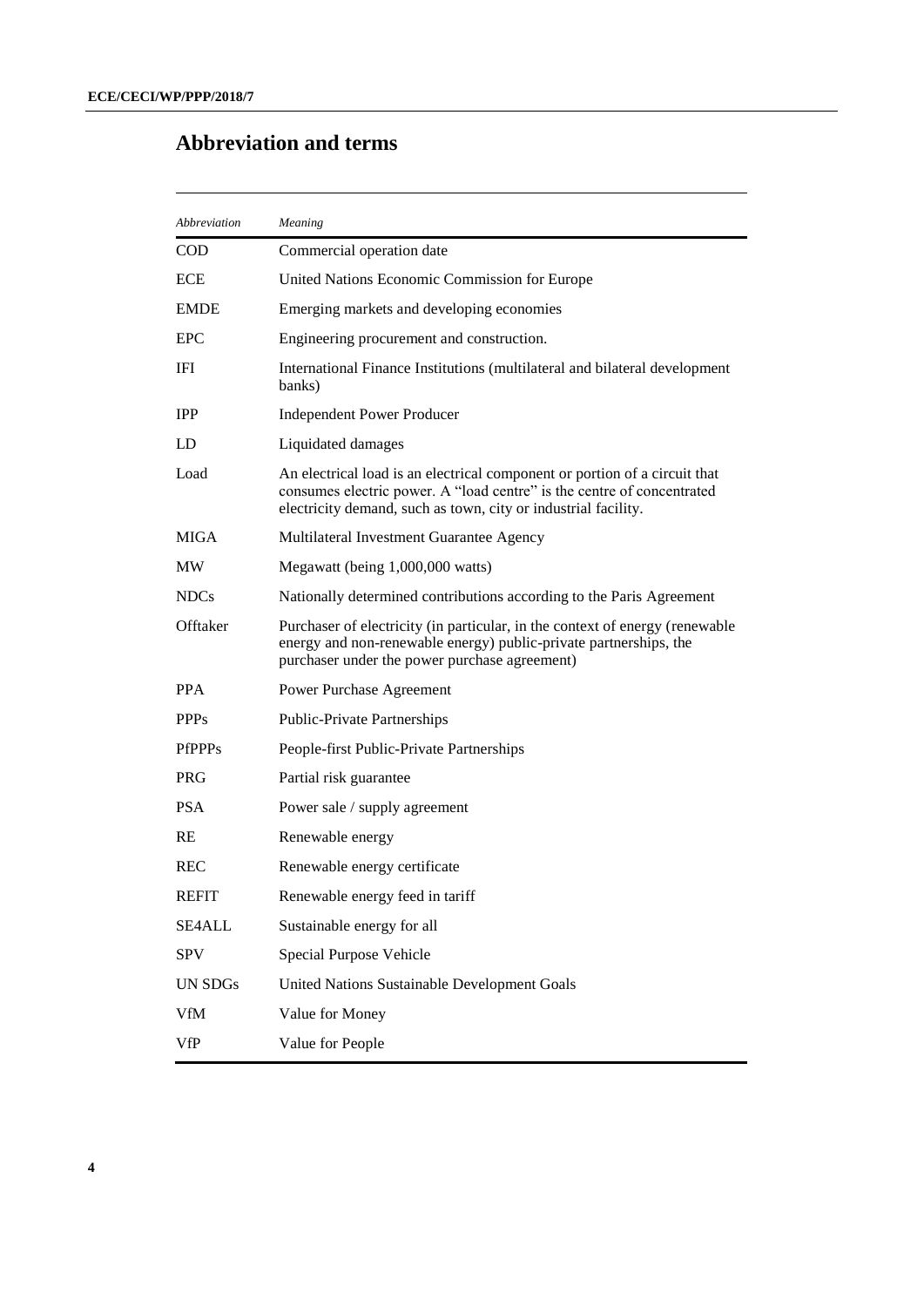# <span id="page-4-0"></span>**I.Introduction**

1. The aim of this document is to provide guidance to governments when using Peoplefirst Public-Private Partnerships (PfPPPs) to deliver investment in renewable energy infrastructure as a way of meeting the United Nations Sustainable Development Goals (SDGs). It aims to build on the experience of the use of Public-Private Partnerships (PPPs) for renewable energy projects and provide a balanced, neutral account of both the pros and cons of renewable energy PPPs, including an accurate portrayal of the spectrum of risk and return associated with renewable energy PPPs.

2. Thus, the PfPPPs are designed to take the traditional PPPs to the next higher level of linking the design and performance of the PPPs to the achievement of the SDGs, in addition to the well-recognised performance parameters of renewable energy PPPs.

#### <span id="page-4-1"></span>**A. The importance of renewable energy to sustainable development**

3. The United Nations' commentary on the progress of SDG 7 in 2016 states, *inter alia, "Energy is crucial for achieving almost all of the Sustainable Development Goals, from its role in the eradication of poverty through advancements in health, education, water supply and industrialization, to combating climate change."*<sup>5</sup>

4. Furthermore, the United Nations' commentary on the progress of SDG 13 in 2016 states, *inter alia*, "*climate change presents the single biggest threat to development, and its widespread, unprecedented impacts disproportionately burden the poorest and most vulnerable."* <sup>6</sup>

5. Renewable energy development contributes directly, at project output level, to achieve SDG 7 by expanding the means to provide reliable affordable sustainable and modern energy services. In the process of implementation of such projects, it can also support SDG 5 on gender equality and empowerment of women by employing women in operational and managerial positions.

6. Access to affordable, reliable, sustainable and modern energy is crucial to attaining many of the SDGs. The outcomes and impacts of renewable energy projects indirectly support and contribute to the SDGs of poverty eradication (SDG 1), food security and agricultural productivity (SDG 2), healthy lives (SDG 3), education facilities (SDG 4), access to safe water SDG 6), economic growth (SDG 8), sustainable industrialization (SDG 9) and sustainable consumption of natural resources (SDG 12) and climate change mitigation (SDG 13)<sup>7</sup>.

7. The ECE has a dedicated Group of Experts on Renewable Energy which focuses on activities that help significantly increase the uptake of renewable energy contributing to the achievement of the SDGs, in particular SDG 7.

<sup>5</sup> Sustainable Development Goal 7, "Progress of Goal 7 in 2016",

[https://sustainabledevelopment.un.org/sdg7.](https://sustainabledevelopment.un.org/sdg7)

<sup>6</sup> Sustainable Development Goal 13, "Progress of Goal 13 in 2016",

[https://sustainabledevelopment.un.org/sdg13.](https://sustainabledevelopment.un.org/sdg13) 

<sup>7</sup> Sustainable Development Goals < https://sustainabledevelopment.un.org/sdgs>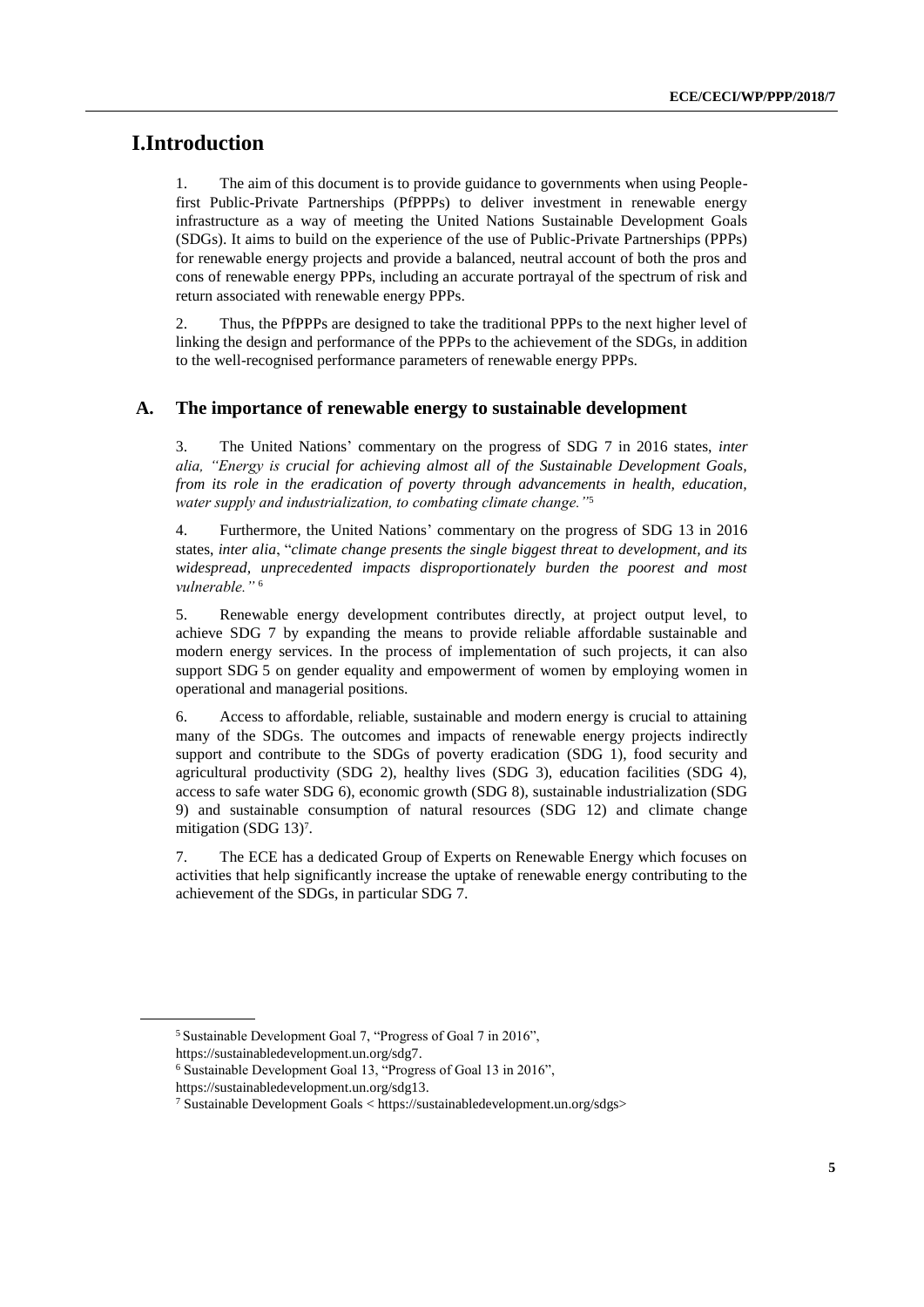### <span id="page-5-0"></span>**B. The role of renewable energy Public-Private Partnerships in sustainable development**

8. The UN SDGs cannot be achieved unless the private sector is mobilized – and on a significant scale. SDG 17 (Revitalize the global partnerships for sustainable development)<sup>8</sup> calls for partnerships between the public and the private sectors as well as civil society.

9. For the purposes of this Renewable Energy Standard, the International Energy Association's definition of renewable energy is acknowledged: "Renewable energy is energy that is derived from natural processes (e.g. sunlight and wind) that are replenished at a higher rate than they are consumed. Solar, wind, geothermal, hydropower, bioenergy and ocean power are sources of renewable energy."*<sup>9</sup>*

10. PPPs is a mechanism for facilitating private sector participation in the delivery of a variety of sector projects, including renewable energy infrastructure projects. PPPs combine private sector capital, with technological and operational know-how, while mobilizing organizational risk appetite to develop, design, finance, build, operate and maintain RE infrastructure projects. PPPs can also provide alternative management and implementation skills, and value services added to the consumers. Capacity building of private and public sector on PPPs will facilitate further development and improvement of the partnership on RE projects.

### <span id="page-5-1"></span>**C. Renewable energy public-private partnerships as an alternative to 'traditional' public procurement of energy projects**

11. Compared to traditional public procurement where a public entity finances and contracts for a specific good or service and retains much of the risk of public service delivery, a distinguishing feature of a renewable energy PPP is the allocation of a significant portion of that risk to the private sector along with mechanisms for recovery of capital with appropriate return. PPPs are particularly valuable in renewable energy projects because the private sector is able to deliver:

- **Technology and Skills:** where the project requires new technology and external expertise that a government cannot provide independently;
- **Quality of Service:** where the private sector would significantly enhance the quality of service compared to what the government could provide independently;
- **Time:** where the private sector would expedite the project implementation significantly; and
- **Cost Savings:** where there would be a considerable reduction in the project cost and also the service cost with the involvement of the private sector.

# <span id="page-5-2"></span>**II. Objectives of the standard**

12. To take traditional PPPs to the next level of People-first PPPs (PfPPPs), there needs to be a conscious inclusion of deliverables linked to applicable SDGs mentioned earlier. Likewise, the contributing outcomes and impacts of PfPPPs on other SDGs must also be recognized. If managed well, PPPs in RE can help governments enhance the agenda of

<sup>8</sup> Sustainable Development Goal 17[, https://sustainabledevelopment.un.org/sdg17.](https://sustainabledevelopment.un.org/sdg17) 

<sup>9</sup> https://www.iea.org/about/faqs/renewableenergy/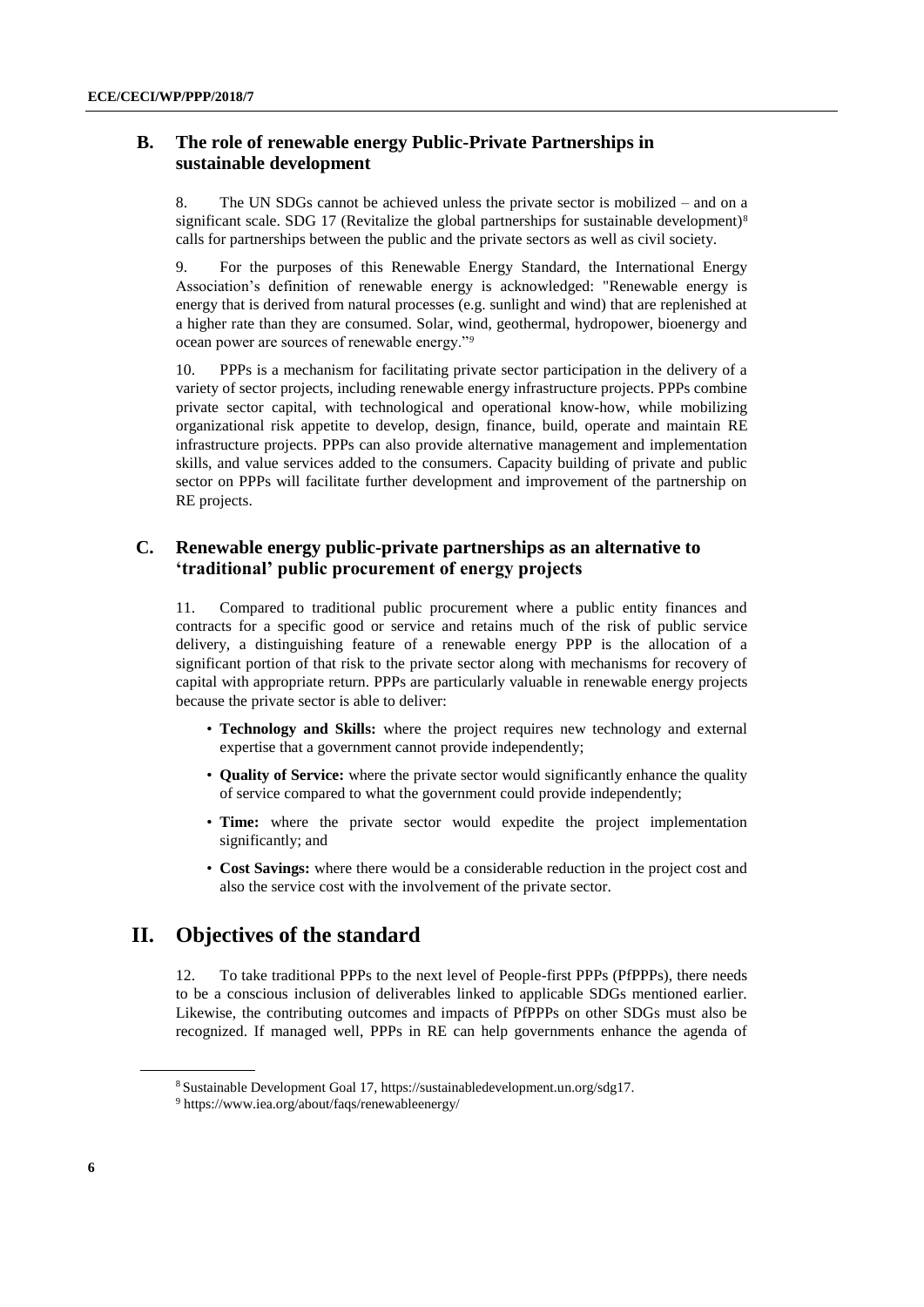sustainable energy for all to meet the development needs by bringing sustainable investment, replicable processes and expertise to projects.

13. The traditional concept of Value for Money has limitations when assessing projects being designed for PfPPPs. Value for Money (VfM) is usually at the core of virtually all PPPs and figure large in the public sector's decision-making process.10 It is based on economy, efficiency and effectiveness (3Es) considerations and areas like procurement and administration costs have been the focus of Value for Money considerations. A Renewable Energy PPP would therefore be considered a Value for Money transaction if it generates a net economic benefit for the public in terms of the project outputs related to quantity, quality of the service or facility, cost and risk transfer over the project life, achievement of various transportation related goals, etc. and do so in comparison to the traditionally procured public approach.

14. However, assessing the outputs, outcomes and impacts of the project in improving people's lives is also equally important. A PfPPP should therefore be assessed on the basis of a Value for People (VfP) approach that is aligned to the achievement of the SDGs. A Value for People approach means projects should address critical challenges facing humanity, fighting hunger, poverty, and promoting human wellbeing by increasing access to essential services, tackling a social agenda promoting social cohesion, overcoming inequalities, achieving gender equality and empowering women; and disavowing all forms of discrimination based on race, ethnicity, creed and culture. Projects should bring resilience into infrastructure and mitigate risks and adapt it for climate change; lower CO2 emissions and take on the practices for the circular economy developing more sustainable production and consumption patterns.

15. Accordingly, the Value for Money assessment (with due consideration of its limitation mentioned earlier) needs to be broadened to include equity along with economy, efficiency and effectiveness. A VfP approach includes not only a VfM basis but also proposes that projects' performance be measured by their outcomes and impacts that brings the greatest benefit to the people measured with respect to the SDGs. As a result, this standard recommends VfP should play a fundamental role (implicitly assessing Value for Money as well) in the decision of whether a public institution should enter into a road PPP agreement to be acceptable as PfPPPs<sup>11</sup>.

16. This document provides policymakers with guidance and tools for the design and implementation of People-first PPPs in the Renewable Energy Sector.

17. There are many different models of PPPs in the RE sector. The challenge for governments developing RE PPPs is to ensure consistency between their project delivery strategy and programme, and the achievement of the SDGs.

<sup>&</sup>lt;sup>10</sup> However, some observers note, using the Value for Money approach to inform PPP decisionmaking can be difficult, and the process can be manipulated and even sometimes controversial. They suggest rather than solely relying on Value for Money assessment, governments need to understand whether or not implementing a project now as a PPP comes at a cost, and if so, to weigh this cost against the associated benefits. Refer "Value for Money Analysis - Practices and Challenges: How Governments Choose When to Use PPP to Deliver Public Infrastructure and Services" Report from World Bank Global Round-Table 28 May, 2013, Washington DC.

<sup>&</sup>lt;sup>11</sup> A detailed introduction to PfPPPs is contained in document ECE/CECI/WP/PPP/2018/5.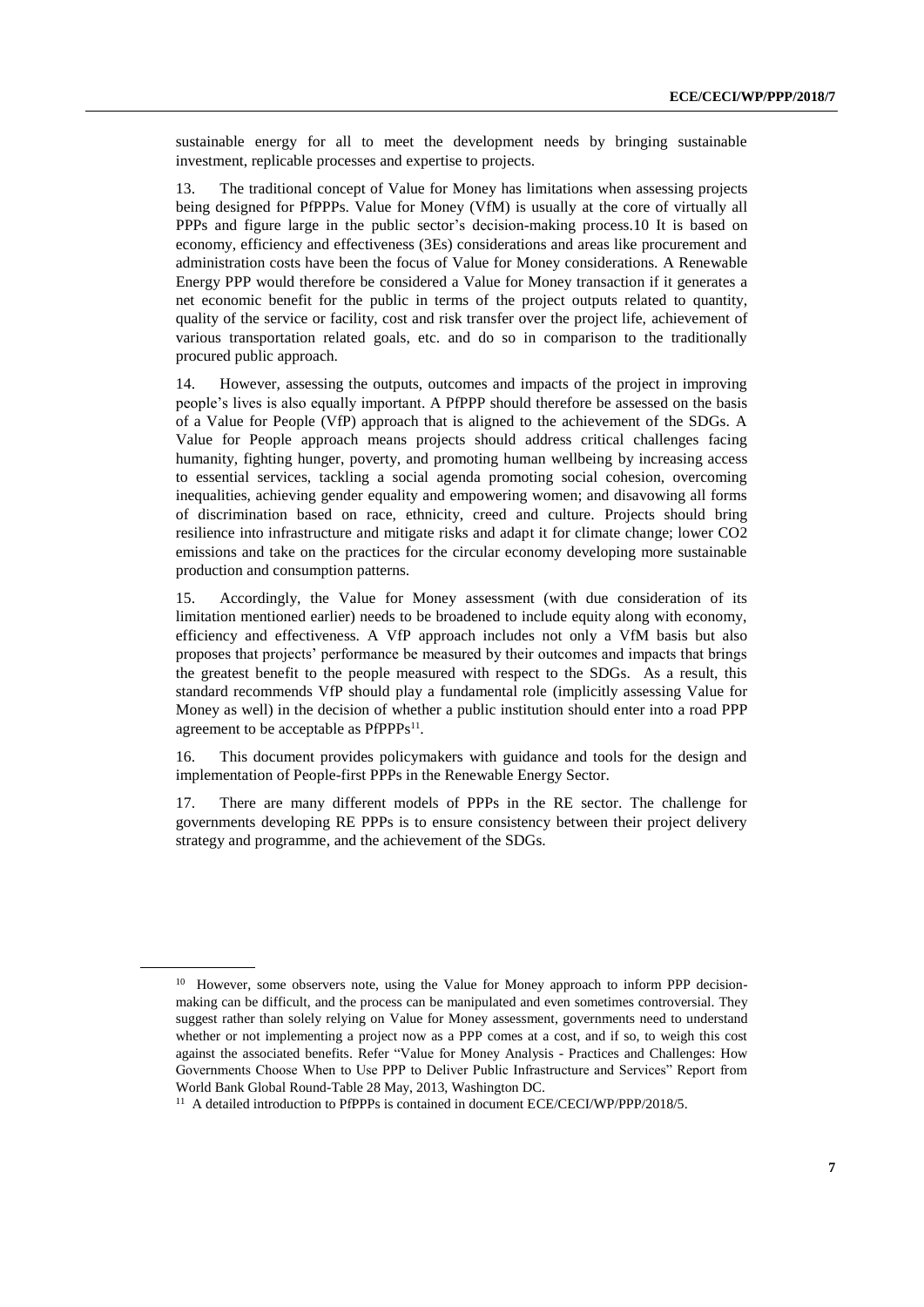## <span id="page-7-0"></span>**III. Scope of the standard**

18. This document offers guidance on best practice in relation to the development and implementation of PfPPPs in RE projects. The growth of the RE market has been driven to a large extent by policies, laws and regulations regarding the generation and uptake of RE through favourable pricing mechanisms to encourage private investment in RE. This document aims to help identify and design feasible RE projects, determine appropriate promotional policies, identify sustainable business models, finance mechanisms and regulatory frameworks.

19. For the purpose of this document, the term PPP programme is defined as a framework and/or series of projects under which a public authority grants long term contracts (with a duration typically exceeding 20 years) to a private sector partner for the design, financing, construction or refurbishment, operation, and maintenance of renewable energy projects and related infrastructure. The term 'public authority' may include a national or local governmental department, a regulator, or other public entity tasked with implementing renewable energy infrastructure. The operation of these renewable energy systems and/or infrastructure often includes the provision of operation and maintenance services and other services such as repair and cleaning. Under most PPP arrangements for renewable energy systems, the private sector partner will raise private capital to pay for the new infrastructure, which will be repaid in most cases by a users' payment or a service concession (e.g. availability payment structure) from the public authority.

# <span id="page-7-1"></span>**IV. Central questions**

20. 'People-first PPPs' are PPPs, which:

- (a) are seen as synonymous with the purposes of the UN SDGs;
- (b) out of all the stakeholders, put people as the main beneficiaries of the projects;

(c) increase access to food, water, energy, transport, and education especially to the socially and economically vulnerable members of society;

(d) promote social cohesion and justice, and disavow all forms of discrimination based on race, ethnicity, creed, culture and gender; and

(e) focus on improving the quality of life of communities, fighting poverty and creating local and sustainable jobs.

#### <span id="page-7-2"></span>**A.People-first Public-Private Partnerships in renewable energy**

21. In general terms, a host government that undertakes PfPPP projects would prioritize (in order):

- a sufficient provision of flexibility to ensure RE system reliability and resource adequacy;
- RE generation assets are prudently operated and maintained over the useful life of those assets; and
- consumers are charged the lowest possible tariff, and the government takes on the lowest possible fiscal burden, in order to enable the above two objectives to be met, focusing on mature technologies and financial instruments, including suitable tariff plans for vulnerable consumers.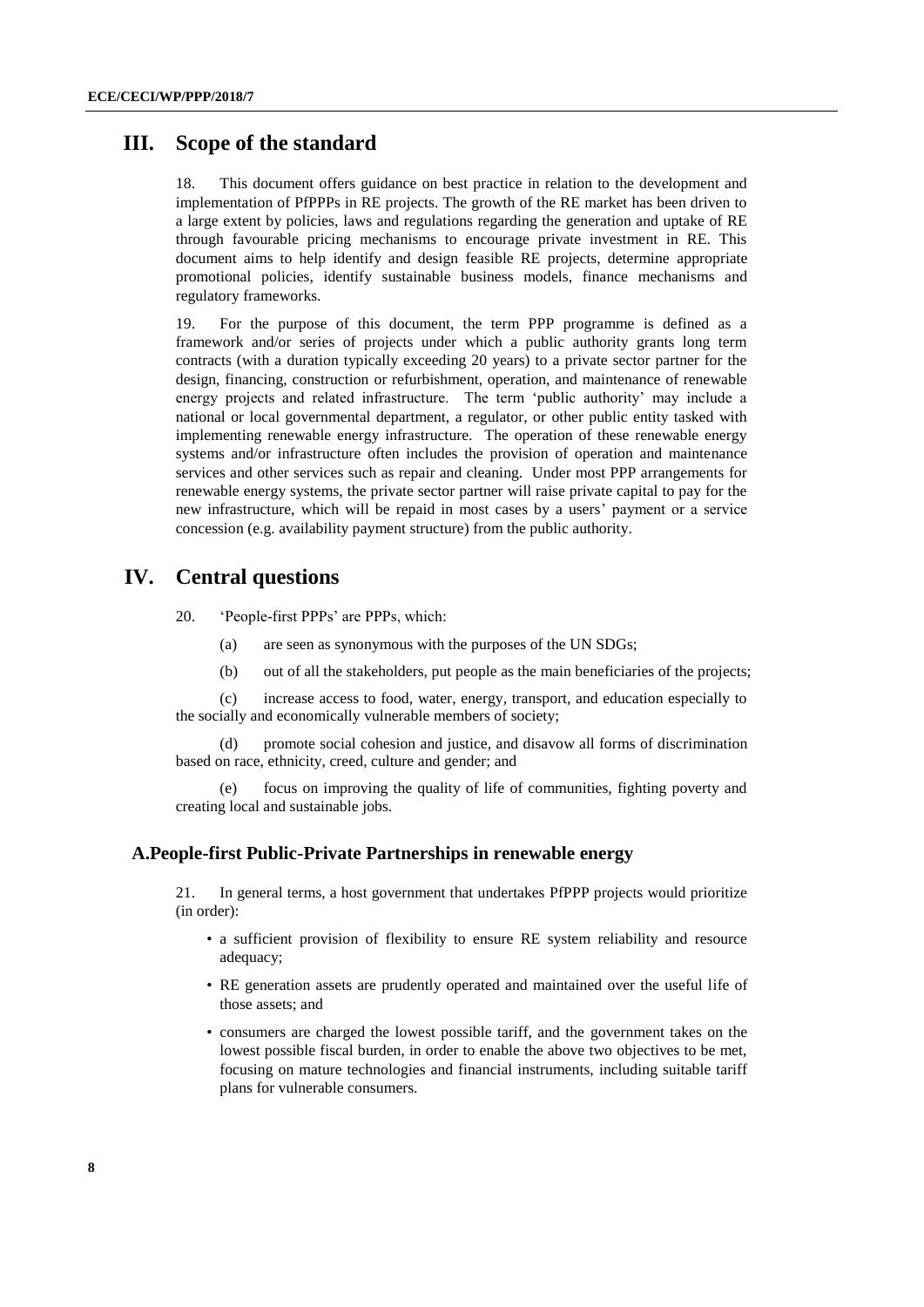• focus beyond outputs to the outcomes and impacts of the project for achieving SDGs.

#### <span id="page-8-0"></span>**B.Environmental and social sensitivity<sup>12</sup>**

22. Another important component of RE projects that are SDG compliant and put people- first is environmental and social sensitivity. RE projects do have an impact on the environment. After all, they rely on natural systems to generate energy and if not designed, implemented and operated in full compliance with domestic environmental and social protection laws, and international best practice standards, they risk having a negative impact on the environment. Governments must therefore:

- implement policies to guide the partnership with respect to environmental and social impacts;
- establish a process to identify and assess those impacts;
- develop a management programme, including mitigation measures, which address the impacts throughout the life of the project;
- employ communication and disclosure practices that identify and communicate with stakeholders who are affected by the project, and
- institute a grievance mechanism system to resolve outstanding stakeholder issues, in particular for projects which involve resettlement.

23. For example, large-scale RE PPPs, in particular hydropower projects, can have adverse effects on ecosystems which sustain community livelihoods far beyond the vicinity of the project. Other forms of RE require significant land use directly as in the case of solar or wind RE projects or indirectly as in the case of agricultural production sites for substrate for biofuels. On one hand, communities have objected to siting of such facilities in their area due to the visual intrusion. On the other hand, communities have also embraced such projects as RE production may contribute to a local economy in three different ways: by creating jobs, by creating local tax-income from sold-off energy, and by lowering energy costs. <sup>13</sup> Accordingly, People-first RE PPPs must avoid or mitigate irreversible impacts on biodiversity, natural habitats and protected areas and be aware of the breadth of potential stakeholders, however remote to the project.

24. People-first includes also considerations of social aspects. RE PPPs and the energy they produce can potentially create jobs and economic opportunities, increase access to education and improve personal security, and even promote gender balance through structuring and procuring the partnership or providing energy to underserved areas so women can have more job opportunities.

<sup>&</sup>lt;sup>12</sup> The ECE Espoo (EIA) Convention, which sets out the obligations of Parties to assess the environmental impact of certain activities at an early stage of planning, could be relevant to renewable energy PPPs. The Convention, adopted in 1991 and entered into r in 1997, lays down the general obligation of States to notify and consult each other on all major projects under consideration that are likely to have a significant adverse environmental impact across borders.

<sup>&</sup>lt;sup>13</sup> In 2009 approximately 100 municipalities in Germany declared the political goal of satisfying the complete local consumption of energy in the near future from local, renewable sources. Amongst Swiss, Germans, and Austrians those best practice cases, which are serving as a point of reference, became known as energy-villages (Energiedorf), energy-regions, or energy autarkic regions. A region, village, or city is called "energy autarkic" if it covers the main part of its demand for heat and electricity from locally produced renewable energy (wind, sun, water, biomass/gas).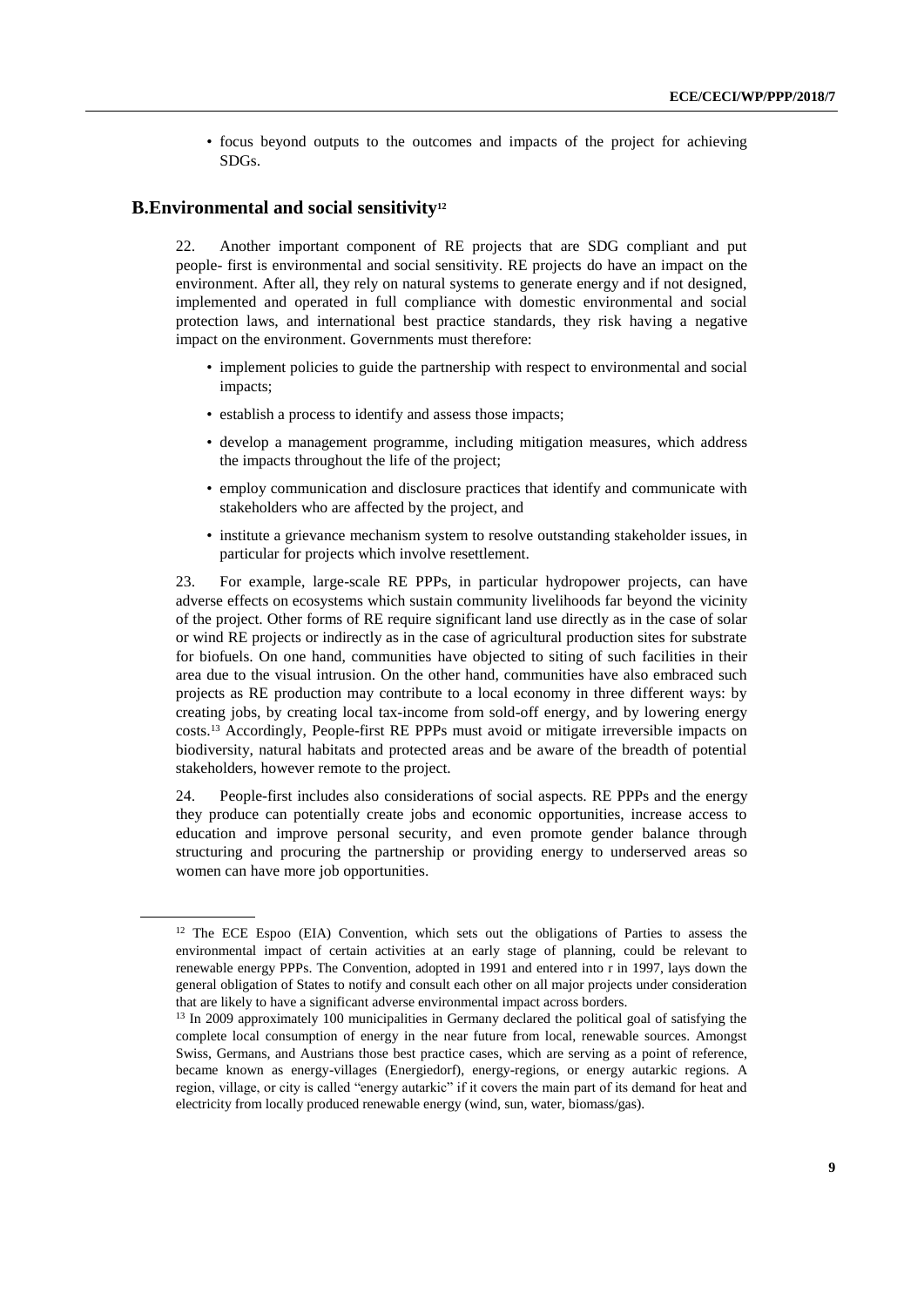### <span id="page-9-0"></span>**C.Maximizing people benefits**

25. To maximize the benefit a RE PPP project brings to people, host governments should explore how their renewable energy projects can deliver more value that also can be monetized. Mandatory requirements in a RE PPP programme however require diligent and realistic assessments of what the partners, suppliers, and projects can provide. Including externalities such as economic development and community shareholding as project criteria, can be positive, but may also lead to increased tariffs to protect a project's commercial viability, representing financial harm to community stakeholders.

#### **1.Project types and examples**

26. RE PPPs typically involve solar, wind, geothermal, hydropower and/or bioenergybased energy generation. They also typically come in two distinct types of structural arrangements:

(a) Concession based agreements, which may be entered on a project-by-project basis, or under a coordinated procurement programme<sup>14</sup> of multiple projects, where the private entity undertakes the delegated public energy service, and

(b) Joint (equity) ventures where a mixed public and private entity is formed to undertake the provision of energy.

27. Many Emerging Markets and Developing Economies (EMDE) countries have either successfully implemented coordinated RE PPP procurement programmes, or have moved towards coordinated procurement programmes, often with targeted technical and financial support from international finance institutions and development cooperation actors.

28. Although the typical RE PPP structure is understood as a privately sponsored project with non-recourse or limited recourse project financing, in EMDE countries the government usually must also provide some level of guarantee to back up the utility's obligations to the private partner. This could also occur through subsidies to support the tariff rates, in particular if end-user tariffs are not cost reflective, or through governments holding (directly or indirectly) some portion of the equity and/or debt to ensure project feasibility.

#### *Common features of RE Concession Structures*

29. RE PPPs are typically concession structures where the government confers the right to develop and operate the RE facility to a private party and also agrees to buy some or all of the power it will produce through a Power Purchase Agreement (PPA).

30. RE concessions also include most or all of the following features:

(a) a single-purpose project company or special purpose vehicle (SPV) established and owned by shareholders (often referred to as "sponsors"), which will take on the responsibility of designing, financing, constructing, operating and maintaining the power generation facility over the life of the contract;

(b) a long term (typically 20-25 years) PPA between the SPV and the offtaker, which is often a government owned utility;

<sup>&</sup>lt;sup>14</sup> A successfully implemented coordinated procurement programme will reduce the amount of money spent by public entities procuring infrastructure, goods and services by aggregating the volumes purchased across the whole of the government to attract better prices from suppliers.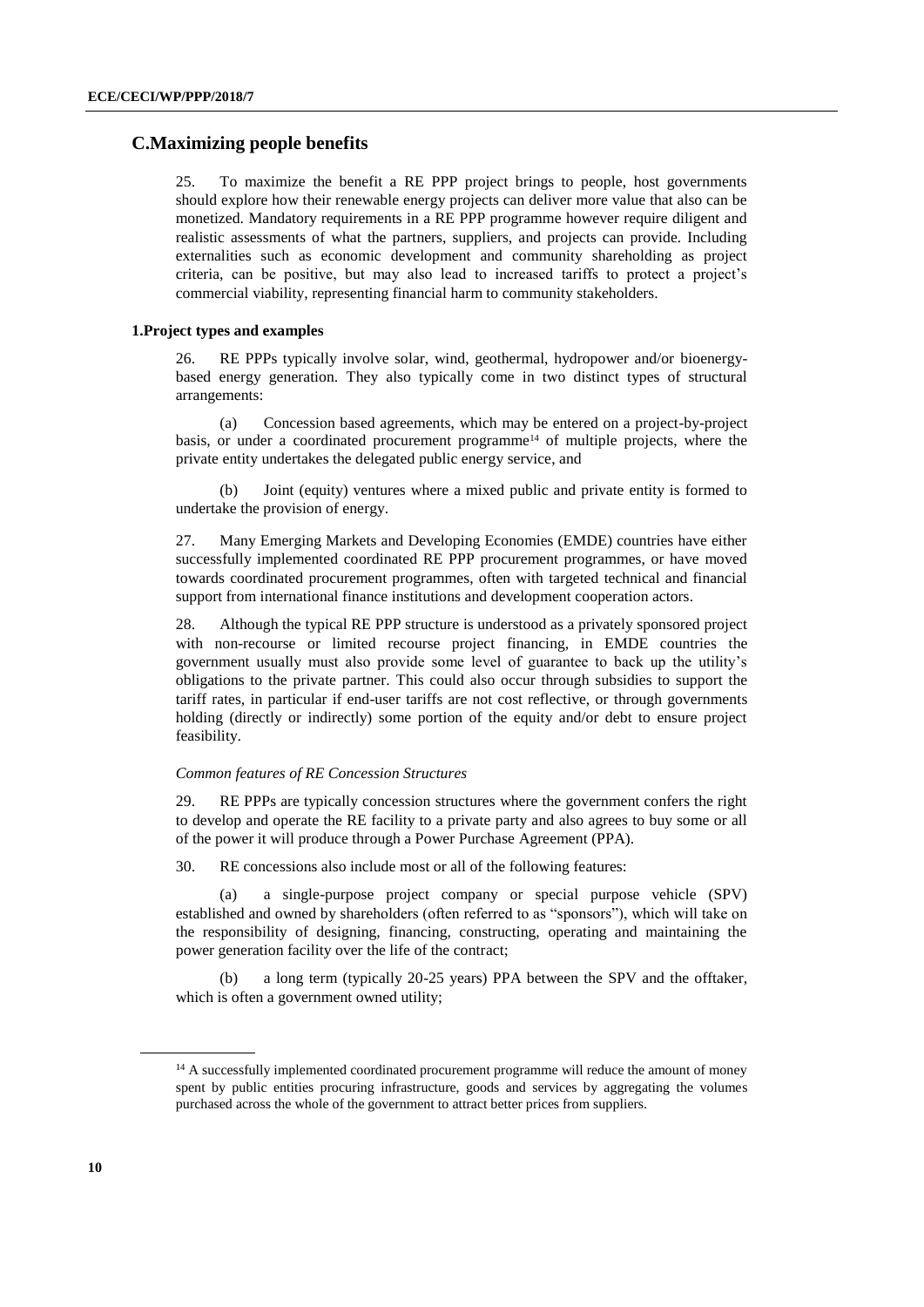(c) an agreement between the SPV and the host government (such agreement often referred to as an "Implementation Agreement", "Concession Agreement", "Government Support Agreement" or similar) which sets out various rights and obligations between the SPV and the host government;

#### *Joint Venture RE PPPs*

31. Another model is when the public entity and a private partner hold shares of an energy venture jointly and the project along the same principles as an Independent Power Producer (IPP), which is an independent entity that generates power to sell to a utility or other end user. However, joint ventures present additional administrative and corporate governance challenges, such as conflict of interest and regulatory interference issues, which may arise as a consequence of the institutionalized partnership.

| Renewable energy procurement<br>programmes                                                                                                                    |                                                                                                                                                                    | Single concession renewable<br>energy public-private partnerships                  |                                                                                                                                                                                | Joint venture renewable energy<br><i>public-private partnerships</i>                                                      |                                                                                                     |
|---------------------------------------------------------------------------------------------------------------------------------------------------------------|--------------------------------------------------------------------------------------------------------------------------------------------------------------------|------------------------------------------------------------------------------------|--------------------------------------------------------------------------------------------------------------------------------------------------------------------------------|---------------------------------------------------------------------------------------------------------------------------|-----------------------------------------------------------------------------------------------------|
| <b>Pros</b>                                                                                                                                                   | Cons                                                                                                                                                               | <b>Pros</b>                                                                        | Cons                                                                                                                                                                           | <b>Pros</b>                                                                                                               | Cons                                                                                                |
| Scalability<br>Likely lower<br>power tariffs<br>Lower<br>transaction<br>costs per<br>project<br>Attract<br>investors and<br>financiers<br>more<br>efficiently | Require long-<br>term dedicated<br>governmental<br>support and<br>complex<br>sectorial<br>arrangements<br>Often require<br>costly public<br>support<br>instruments | Potentially<br>quicker to<br>implement<br>than a full<br><b>REPPP</b><br>programme | One off<br>transaction,<br>so no scale<br>and less<br>added<br>capacity<br>Higher<br>transaction<br>and financing<br>costs per<br>MWh, thus<br>higher tariffs<br>in most cases | Involvement<br>of utility in<br>joint venture<br>may make<br><b>REPPP</b><br>quicker<br>Dividends as<br>revenue<br>source | N <sub>0</sub><br>scalability<br>Potential<br>public<br>interference<br>and conflict<br>of interest |

#### **2.Pros and cons of renewable energy Public-Private Partnerships**

32. RE projects are complex in nature due to the following characteristics:

(a) project barriers: includes navigating siting regulations, permitting requirements and interconnection agreements with their electric utilities;

(b) energy production potential: availability and quality of a renewable resource has a critical impact on energy output and cost effectiveness;

(c) economic costs and benefits: incomplete, inaccurate or unrealistic assumptions in financial modelling can significantly impact the cost-effectiveness of the project;

(d) long term commitment to operation and maintenance: capturing the full economic benefits requires a monitoring and maintaining the RE systems over a period of 20 years or more; and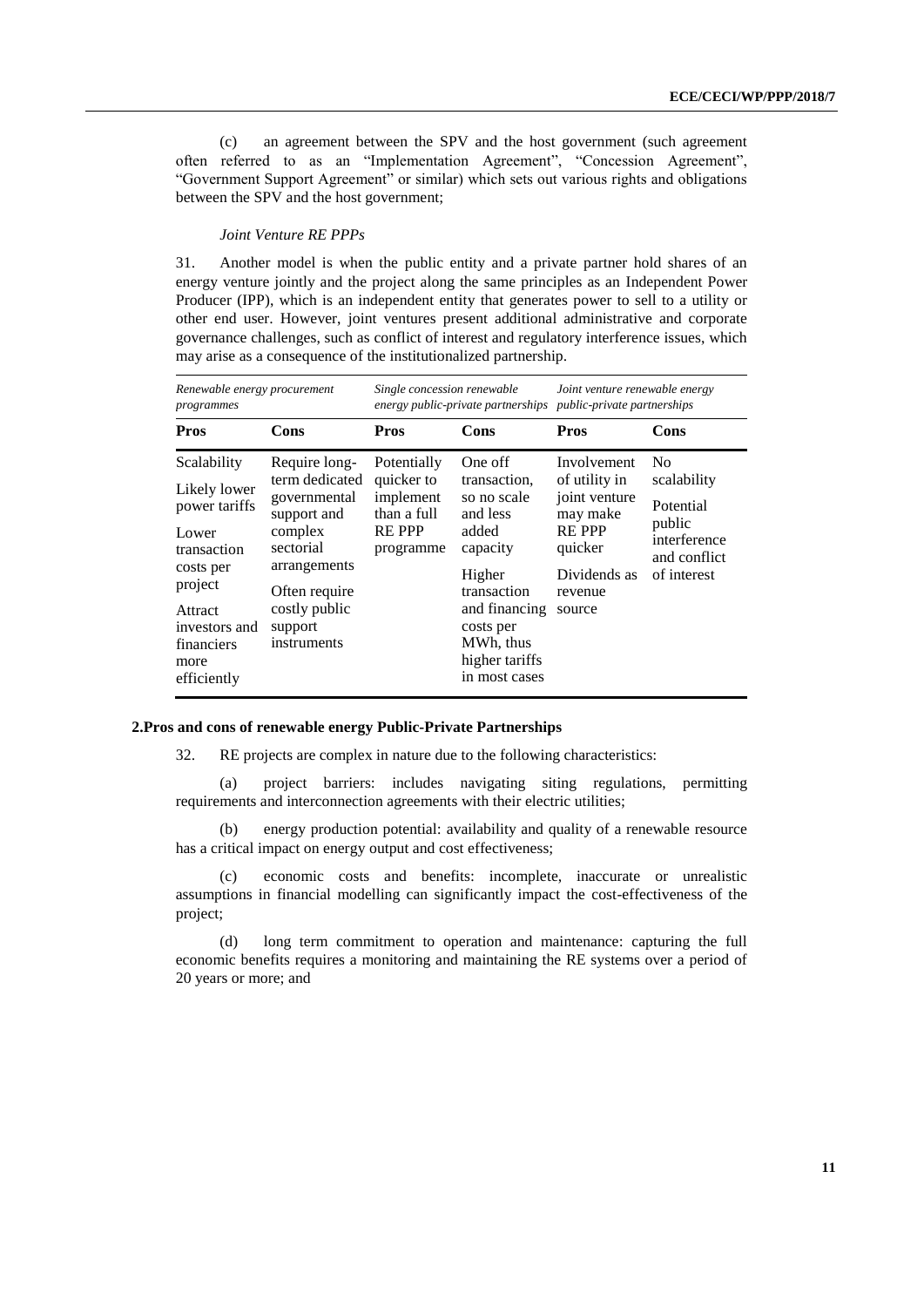(e) social complexity<sup>15</sup>: arising mostly out of consumption of horizontal space, it relates to the RE technology and includes organizational complexity, technology acceptance, participation by locals and financing models.

33. Carrying out RE projects as PPPs can ensure that each risk is allocated to the party best able to manage and/or mitigate that risk. If done properly, this ensures, for example, that host governments and utilities share the risk of facility creation, operation and maintenance in a balanced manner. This risk allocation exercise also typically adds a high degree of rigour to the project analysis.

34. However, RE PPPs require a relatively large number of public and private participants to agree on a complex, interconnected allocation of risk and return. This can be very difficult to manage and require sophisticated technical, financial, legal, and/or transactional capacity.

35. For example, risks which are not allocated to the host government and/or utility will initially be allocated to the SPV, either explicitly in the PPA or implementation agreement, or impliedly by failing to allocate those risks to the host government and/or utility. In turn, the SPV will divide these risks and allocate them again to other contractors, investors, insurers, lenders, or other stakeholders best able to manage said risk. One consequence is that the stakeholder who is ultimately expected to bear a certain risk may not be involved at the stage when that risk by default is allocated to the SPV. This in turn can lead to an unrealistic assignment of risk and increase the chance for renegotiation or the need to work out another arrangement. Early participation of all stakeholders during project preparation is therefore essential. Governments must therefore be prepared to tackle the complexity of partnering with a private partner and utilizing private finance to accomplish their energy needs.

#### **3.PPPs meeting people-first objectives – replicability, scalability, equity, efficiency, sustainability, effectiveness demonstrated**

36. In light of the 2030 Agenda, and going beyond just measuring VfM of projects, the concept of PfPPPs provides a metric which seeks to measure the degree to which a project delivers VfP and whether the PPP is 'fit for purpose' for the SDGs, i.e., its ability to provide poverty alleviation, the degree to which it brings transformational effect to the communities it serves, etc.

37. A People-first RE PPP therefore achieves more than energy generation. It should improve health and environmental quality locally by not only generating sustainable green energy, but also reducing the negative effects of non-renewable energy generation like burning coal and oil. People-first means projects are designed to create jobs and promote technology transfer to local markets while boosting local and regional economic capacity. These projects are implemented to make electricity affordable, reliable, sustainable and available to people, improve personal security, access to healthcare, and increase the productivity of individuals. These projects promote energy independence, reduce reliance on carbon-intensive fuels, mitigate the negative effects of fuel markets variability on host governments and their citizens, and create long term savings for the government and the people.

38. To make this level of impact governments will need multiple RE projects. The governments should develop a RE Programme. Individual projects can bring great benefits,

<sup>&</sup>lt;sup>15</sup> Social complexity refers to the sum of necessary efforts for organizers to convince locals to participate, propagate popular acceptance of a technology, take care of fund raising and legal permissions, and to convince local opinion leaders and small businesses of the technology´s benefits.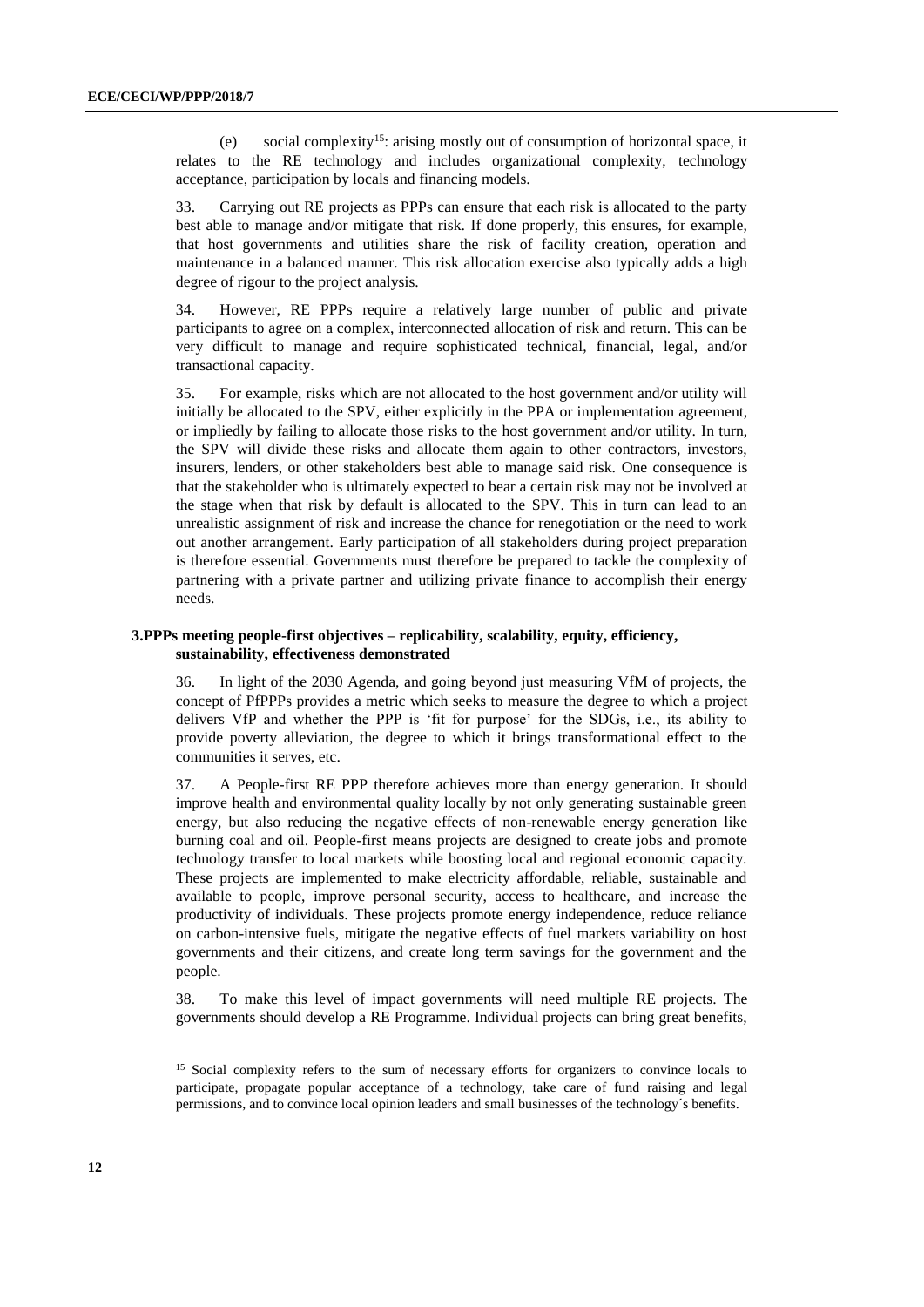but the most efficient outcomes can be achieved with programmes that bring economies of scale.

39. However, each government's needs are different and single concession RE PPP or joint venture RE PPPs may also be suitable depending on the capacity of the country to take on a comprehensive programme, the amount of generation required, the locational or system needs (such as grid coverage or reliability factors), and the financing and contracting/partnering approach. These single-facility RE PPPs could also feed into a larger programme or act as pilot projects to test concepts, build capacity, and feed into a full RE PPP programme.

# <span id="page-12-0"></span>**V. Delivering the model**

#### <span id="page-12-1"></span>**A. General**

40. RE PPP procurement programmes should be closely considered by governments. Alongside their sustainable development goals, governments must weigh their generation needs, the capacity of domestic utilities and governmental host institutions, the generation technology in question, the overall strategy toward RE generation, and more. After making a full assessment, a RE PPP programme may be developed through a phased approach to allow for institutional capacity development, price discovery and overall risk reduction for both the host government and private sector.

41. The success of an RE PPP programme is therefore a function not only of what the host government decides to do, but also how it designs its programme. The 'how' aspect of PPP programmes is about:

(a) the assessment of the affordability of the programme and its Value for Money versus alternatives (technologies, non-PPP alternatives etc.);

(b) leadership, vision and buy-in: clear endorsement of the programme at the highest levels in government, to ensure political and administrative commitment to implementing the programme;

(c) the process of programme development which a host government implements from the start;

(d) the consistent process and activity of stakeholder engagement – including affected local communities, private investors, financiers, transmission system operators, off-takers, relevant ministries, etc.; and

(e) the size and impact of the programme and the individual projects within it.

42. A RE PPP programme should educate stakeholders about the ultimate project cost. This includes the project's impact on the communities and consumer over time, the affordability of electricity for the population at large and other affected parties (departments of finance, utilities, private sector as an off-taker, energy intensive users etc.), and the environmental impact of such initiatives and plans for mitigation.

43. Depending on the size of the programme, it can place a significant strain on the balance sheet of a country, especially where revenues are constrained by regulation or the ability of the consumer to pay. This is true for both the utility, which has to purchase additional RE capacity at potentially higher cost, as well as for host governments who provide explicit or quasi-sovereign guarantees. The impact of RE PPP projects and programmes should therefore be subjected to cautious due diligence and a comprehensive review of a country's ability to meet its obligations under the RE PPP programme.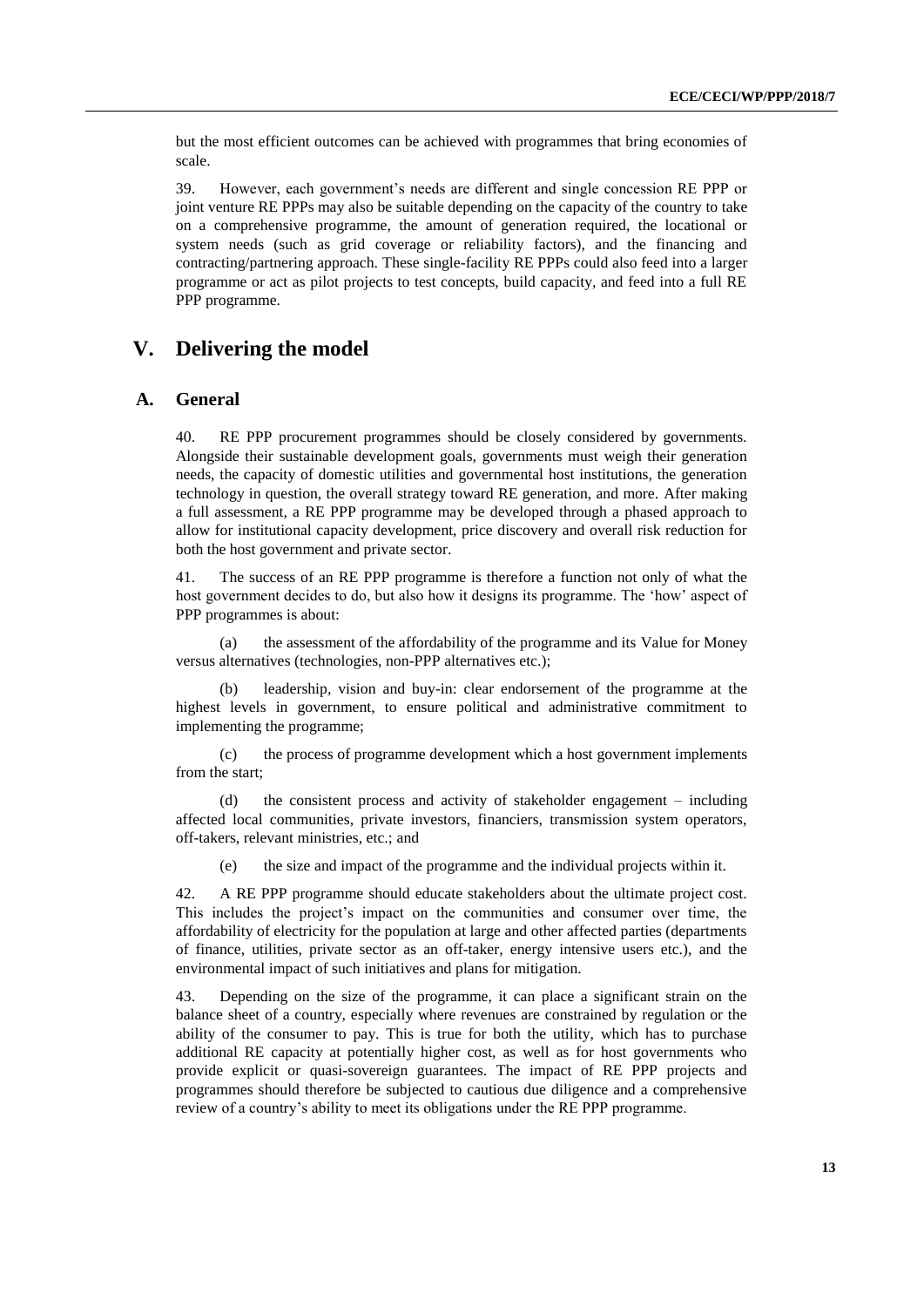44. In such economic conditions, new projects must make their case on the basis of net economic benefit. They must demonstrate that they are cheaper than the marginal cost of supply from alternative sources which, in a network with endemic load-shedding, equates to the cost of back-up supply. In off-grid or grid expansion cases, the project's levelized cost of electricity needs to be lower than the wider economic and social benefits of access to electricity for the end-user. For industrial users, self-generation brings reliability of supply and cost certainty. The challenge is to create structures which match payback for the project to the realisation of the user benefits, and which can capture those benefits to secure revenues for the project.

45. An efficient RE PPP programme should also be embedded in a broader process or integrated planning which should include realistic supply and demand forecasts, least cost planning associated with the energy mix, resource assessments, transmission network development and broader power sector development. It is incumbent upon a host government to assess the building blocks of its programme. For example, the availability of data on resource assessments, transmission risks, and land titles, while designing a process that takes its strengths and weaknesses into account.

46. RE PPP programmes targeting intermittent power sources impose additional requirements to a country´s grid absorption capacity and management. Ignoring these principles usually leads to a higher cost of service and a risk mitigation programme leaving the host government with risk that could otherwise be borne by the private investors $16$ .

#### **1. Selection of appropriate renewable energy public-private partnerships projects / baseline requirements for private interest**

47. Due to the high upfront investment costs, RE PPP projects generally require a significant degree of long-term investment certainty. However, the decision of which PPP model is most suitable depends on a variety of factors. Host governments must determine whether an infrastructure project, RE or otherwise, can best be delivered by a PPP. Governments should acknowledge that RE PPPs are not a panacea for all energy development initiatives, and it is therefore crucial in the planning phase to select RE projects for a PPP procurement programme that fit within the government's overall energy strategy but are also well suited to the PPP model. Financial feasibility and operational objectives are key to this assessment, but private sector interests and the overall viability of the project will be key to attracting qualified partners.

#### **2. Efficient risk allocation**

48. Risk is ideally allocated to the party best able to manage and/or mitigate that risk, despite the fact that it may not be fully controlled.

49. Nevertheless, the risks associated with RE generation and PPPs are by nature difficult for the government to control. These risks include:

<sup>&</sup>lt;sup>16</sup> For example, a comparison of the outcomes of RE programmes in India and Sub-Saharan Africa. As a result of the programme initiated by the Indian Government, wind and solar projects regularly result in levelized tariffs in Rupees equivalent of \$0.08/kWh, where 50% of the tariffs goes towards capital expenditure and operation and maintenance, and 50% to interest and equity return. In contrast, a Sub-Saharan African project which did not follow such a process, would probably end-up with a tariff of US\$ 0.12/kWh, where the level of capital expenditure and operating expenditure would be the same as with a project in India, with almost a 3.0x multiple going to equity.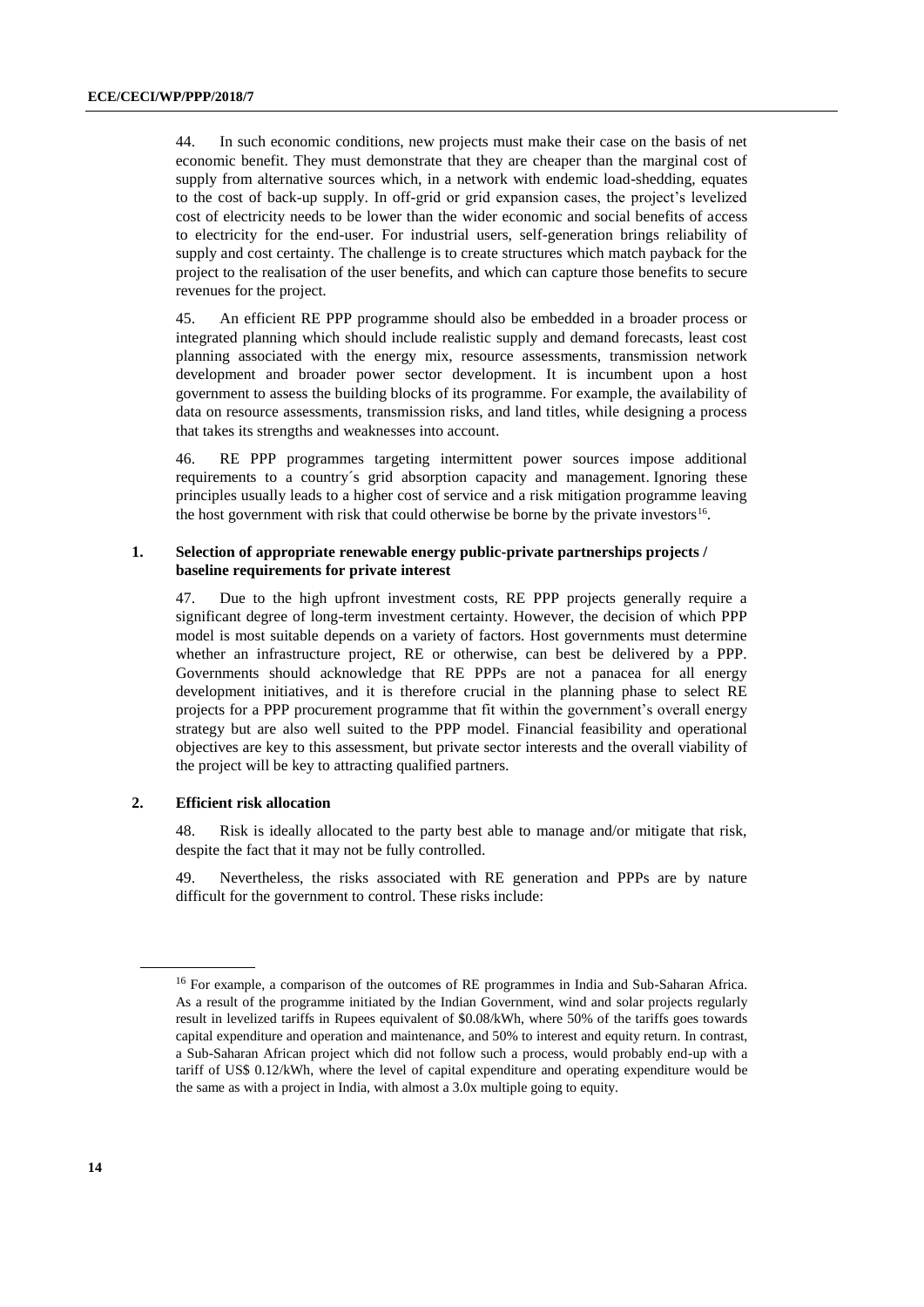(a) the difficulty of matching electricity supply and demand. This is particularly relevant for large RE PPP programmes or projects, whose installed capacity may sometimes exceed 100% of a host country's total peak demand (including the reserve capacity) at the time of inception;

(b) exchange rate risks (capital and repayment);

(c) 'political force majeure' risks, such as war, civil disturbance, terrorist attack, currency convertibility, etc., which are out of the host government's control; and

(d) climate change that may affect the efficiency of the systems or their level of generation.

50. A project's cost of capital will somewhat reflect these actual and perceived risks associated with carrying out the project. These risks include inflation, interest rate variability, political turnover, legal, project design, financing, construction, operation and maintenance risks, grid or counterparty (offtaker) risk and demand and regulatory risks.

#### *Risks typically allocated to the public sector*

51. Risks commonly allocated to the host government include change in law, change in tax, failure of government authorities to issue requisite permits and consents, counterparty risk (in case of government sponsored utility is the offtaker), undue interference by public authorities/officials, war, civil commotion/unrest, strikes, and in some cases unforeseeable ground conditions. In countries with weak foreign exchange, projects are sometimes made viable by involving supranational political risk guarantee products.

52. When risk events allocated to the government arise which have effects enough that early termination of the contract is necessary, the government will typically be required to purchase the generation facility. The purchase price will almost certainly be one which

- (a) covers any termination and transfer costs;
- (b) repays outstanding debt;
- (c) returns equity invested; and
- (d) provides a negotiated return on equity.

53. If circumstances require the host government to purchase a RE project's assets, it is possible that those circumstances may:

(a) affect most energy (RE and non-RE) PPPs in a host country (e.g. the applicable circumstance may be a prolonged civil war); and

(b) coincide with a period when the host government is least able to pay (many EMDE host governments may be unable to pay the early termination buyout price regardless of timing).

54. 50. A wide disparity exists, in current market practice for the formulation of an early termination buyout price formula, so governments should carefully consider fiscal impacts of such termination provisions. Accordingly, host governments should:

(a) ensure that all relevant host government personnel understand the surrounding issues and risks involved;

(b) ensure that contingent liabilities which crystalize upon early termination are kept to the minimum level required for project financing, and

(c) engage specialists in these areas where necessary.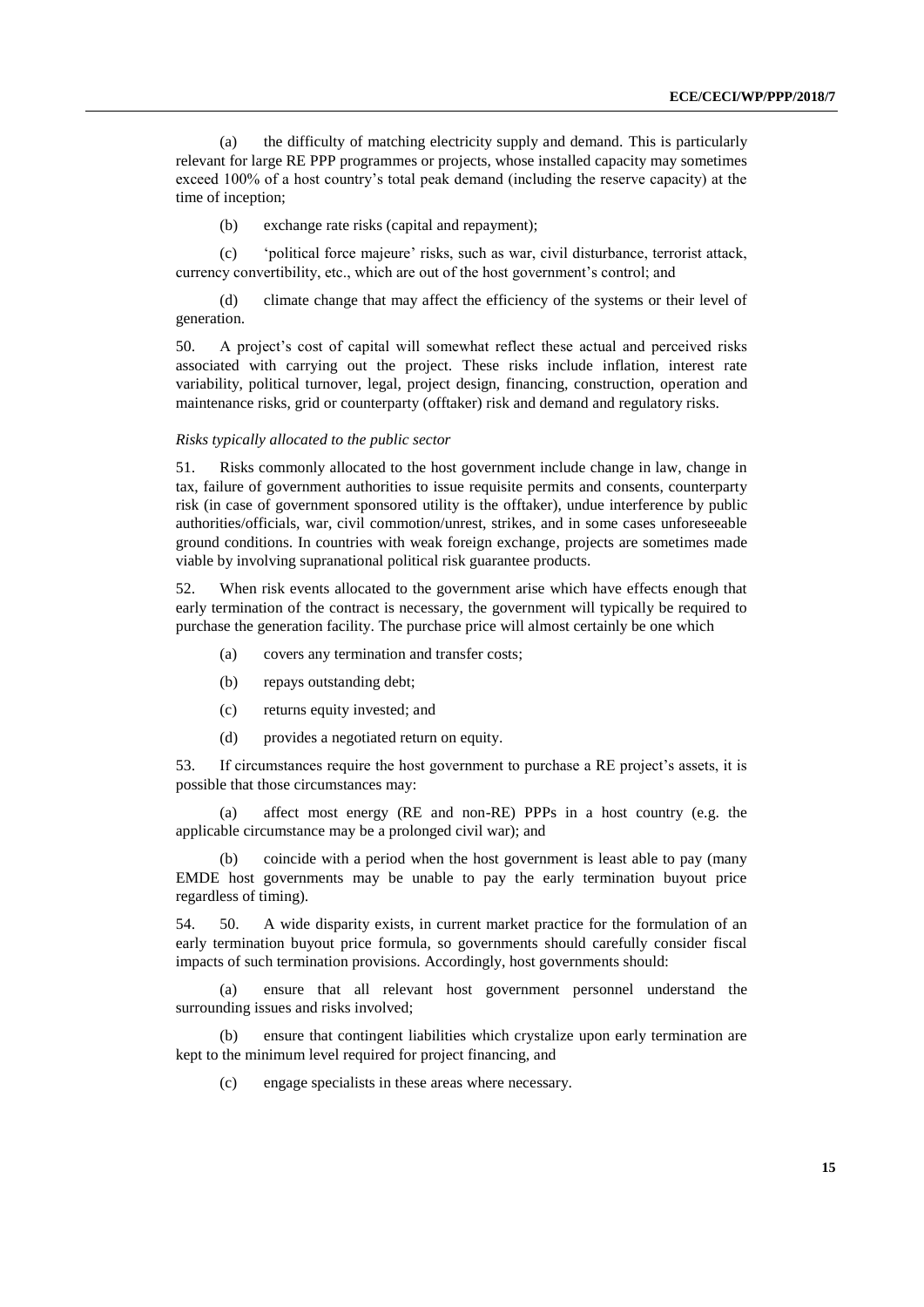55. One particular risk worth highlighting is grid risk; i.e., the risk that the electricity grid is not able to absorb the electricity produced by the project company. Even if grid outages are caused by a force majeure event, project lenders will require (as a condition to the provision of finance) that this risk is allocated either to the utility and/or to the host government (i.e., that they should be obliged to reimburse the RE PPP for the revenue which it would have otherwise lost), on the basis that (a) the RE PPP cannot realistically insure against events which may be caused or occur anywhere on the electricity grid, and (b) the utility has the dual duties of ensuring that the grid is robust in the first place, and reinstating the grid promptly if for any reason it is knocked out of service.

#### *Risks allocated to investors*

56. Different classes of investors have different risk appetites. This reality should be acknowledged and embraced. Generally, the private sector is willing to take the following risks: project cost, construction, technology, operation and maintenance.

### <span id="page-15-0"></span>**B. Renewable energy people-first public-private partnerships programme - improving the baseline**

57. To build a RE PfPPP programme with the transformational effect called by the SDGs, host governments should aim to develop a RE policy framework which will promote successive projects but also drive down the cost of RE PPP transactions ensuring that economic and social gains exceed the cost to end-users, off-takers, and governments. Some practical measures include:

(a) **policy guidelines** – public sector identification of priority technologies and regions for investment, including lists of potential projects sites;

**resource mapping** – mapping RE resource, collecting RE resource data (wind speed, irradiation, hydrology, etc.) on an ongoing basis and publishing this data;

(c) **investor guidelines** - development of detailed investor guidelines clearly defining all steps investors must take, including permits and consents which must be obtained from government authorities starting from project initiation through to commercial operations, as well as guides to the tax treatment and investment incentives available;

(d) **standardised project agreements** – development of a full suite of realistic, technology specific, bankable project documentation that is also customisable;

(e) **engagement of external advisors** – working with financial, legal and technical advisors can help designing an efficient RE PPP programme or project in line with international best practice, attracting more prospective investors, and driving the competition up and prices down. Associated costs can be sponsored through IFI support programmes or recuperated through the project;

(f) **site selection, early project development** - site selection or identification of priority locations by the public sector, as well as carrying out preliminary legal and technical due diligence which can be shared with all shortlisted bidders;

(g) **Environmental and Social Impact Assessments (ESIA)** – in order to ensure the environmental and social compatibility of a project, an Environmental and Social Impact Assessment is necessary to evaluate the potential impacts on the physical, biological and social environment;

(h) **RE appropriate grid code** – acknowledging in the grid code the specific requirements and technical limitations of various RE technologies and development of detailed RE grid connection guidelines; and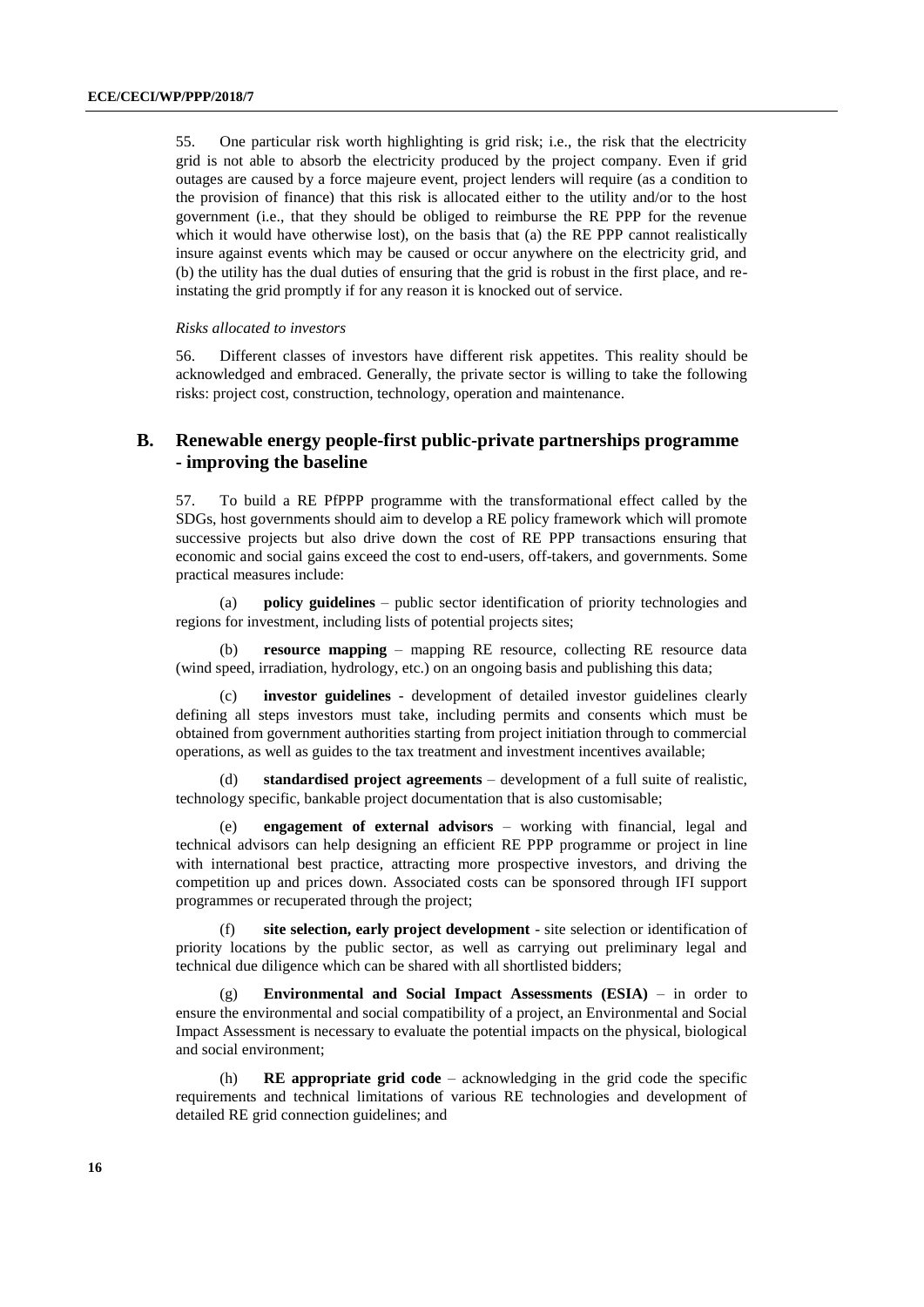(i) **Interconnection and associated costs** – governments, utilities and / or regulators must provide uniform and transparent interconnection procedures, guidelines and application forms for RE generation connection. It is also important to provide transparency on how required grid network upgrades triggered by RE PPP are identified and associated cost responsibilities allocated to specific generation projects.

58. **Operations guidelines** – Once the project is successfully established, a welldesigned operations programme is necessary for healthy revenue stream, to ensure the financial commitments can be met. The operations guidelines could come from the industry but the government should get involve to ensure that such guidelines would not only focus on the VfM but also VfP. Since the PPP project has a strong connection to the government, the government is expected to discover the weakness of the market design during their operation and work together with the policy makers to mitigate it.

### <span id="page-16-0"></span>**C.Financing**

59. Even though the lower fuel and operating costs may make RE cost competitive on a life-cycle basis, RE investments have higher initial capital costs thus they require more financing than fossil fuel plants of comparable capacity. This makes the cost of RE investments more dependent on the cost of capital than conventional energy systems, which are more sensitive to the cost of fuel.

#### **1.Project finance**

60. RE PPPs with costs above about US\$20 million<sup>17</sup> are typically project financed; however, project finance often requires cumbersome and expensive processes leading to higher upfront transaction costs and extended negotiation and preparation timelines. Project sponsors (and host governments) need to accommodate project lenders who are more risk averse than investors/sponsors (as lenders expect a lower return than the project sponsors).

61. RE PPPs that are project financed are structured to:

(a) maximize the ratio of debt finance to equity investment, as the interest rates required by lenders are typically much lower than the returns sought by equity investors;

(b) lend against the expected long-term income stream flowing from the PPP (project finance), and not against the value of the underlying assets or a balance sheet (corporate finance);

(c) compensate parties should the RE PPP project terminate early because the expected value to the equity investors and lenders of the underlying infrastructure (such as immobile infrastructure with no certainty of a consumer or means of earning income) is minimal at best;

- (d) accommodate project lenders; and
- (e) minimize recourse to the investor's balance sheet.

#### **2. Public finance**

62. Public finance instruments and incentives are equally important, especially for projects below about \$20 million or to complement project finance for risk balancing and

<sup>&</sup>lt;sup>17</sup> There are no hard and fast rules; however, most project lenders have minimum deal sizes, below which they are not prepared to incur the significant time and expense require required in project preparation (which in turn is to a large extent fixed regardless of the project size).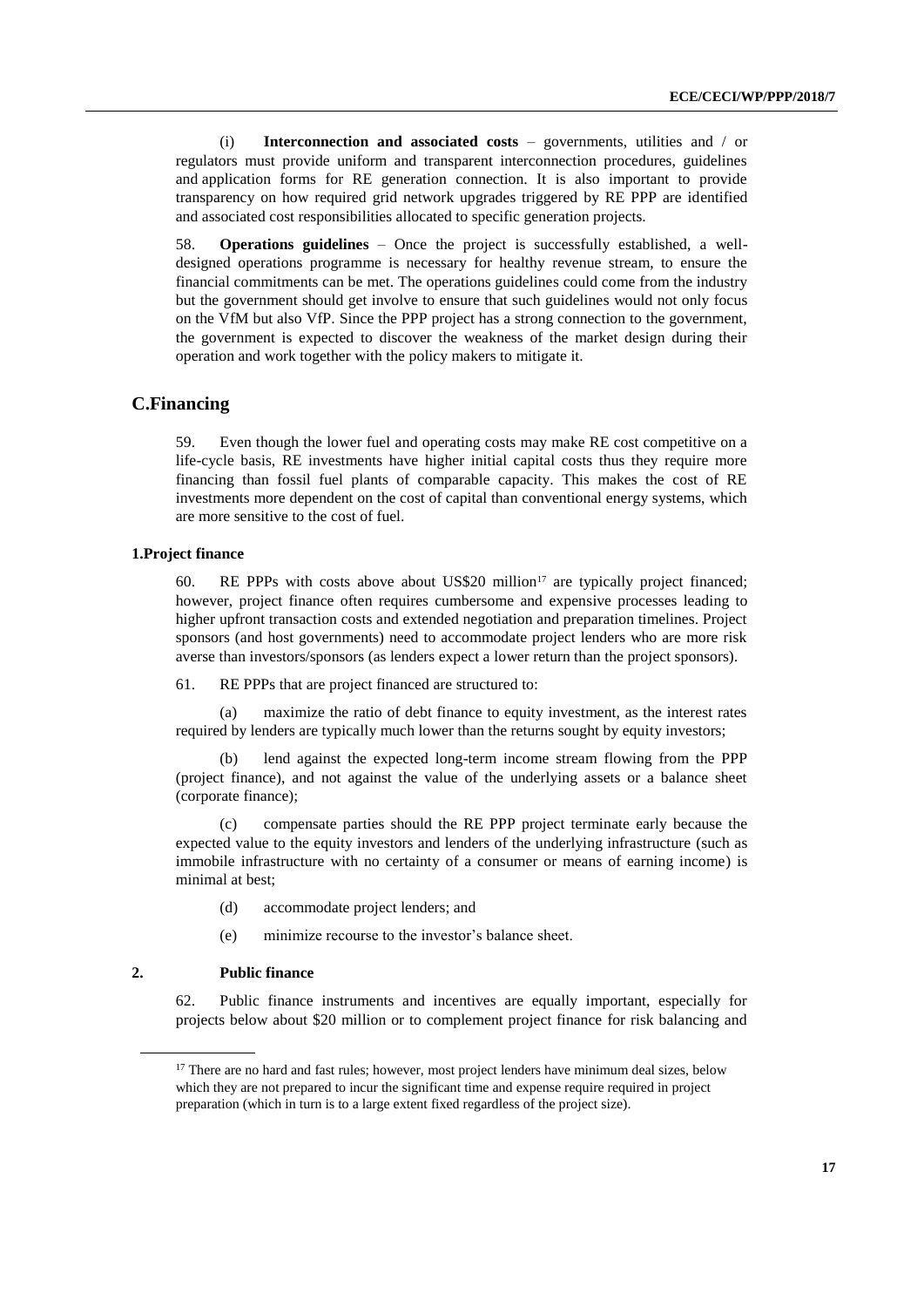viability issues. Increase in investment and financing is closely policy-dependent. Good policies reduce country risks and consequently attract more investors for the implementation of new and large renewable energy projects. It is worth noting that the content and scope of policies generally depend on the situation. Appropriate policies can be chosen and settled according to the energy capacity to install, energy resources available (wind, solar, geothermal, biomass, hydro), or even the types of investors required.

- 63. The public finance instruments include:
	- (a) Grants and RE development funds;
	- (b) Concessional loans;
	- (c) Guarantees;
	- (d) Insurance;
	- (e) Public equity;
- (f) Bonds general RE obligation bonds, clean energy / RE bonds, municipal bonds;
	- (g) Mezzanine funds or equity; and
	- (h) Foreign exchange risk mitigation.
- 64. Fiscal incentives include:
	- (a) Capital subsidy or rebate;
	- (b) Investment or production tax credit;
	- (c) Reductions in taxes related to sales, energy, carbon, value added or others;

and

(d) Energy production payment.

#### **3. Other sources of financing**

- (a) Global Environment Facility (GEF);
- (b) Bilateral and Multilateral Banks providing grants, loans, guarantees or insurance;
	- (c) Carbon Market and Clean Development Mechanism.

#### **Transaction documentation**

#### **1.Power Purchase Agreements**

as:

*65.* PPAs play a central role in raising finance from the private sector in RE PPP by creating the expected income stream against which finance is provided. In RE PPPs, the PPA performs several important roles, including:

(a) providing the contractual mechanisms for the sale and purchase of electricity;

(b) setting the contractual obligations of the project company with respect to attaining the commercial operation date (COD) of the project, and post-COD performance standards.

(c) Each PPA will also require project specific tailoring to address such issues

(i) commissioning test procedures;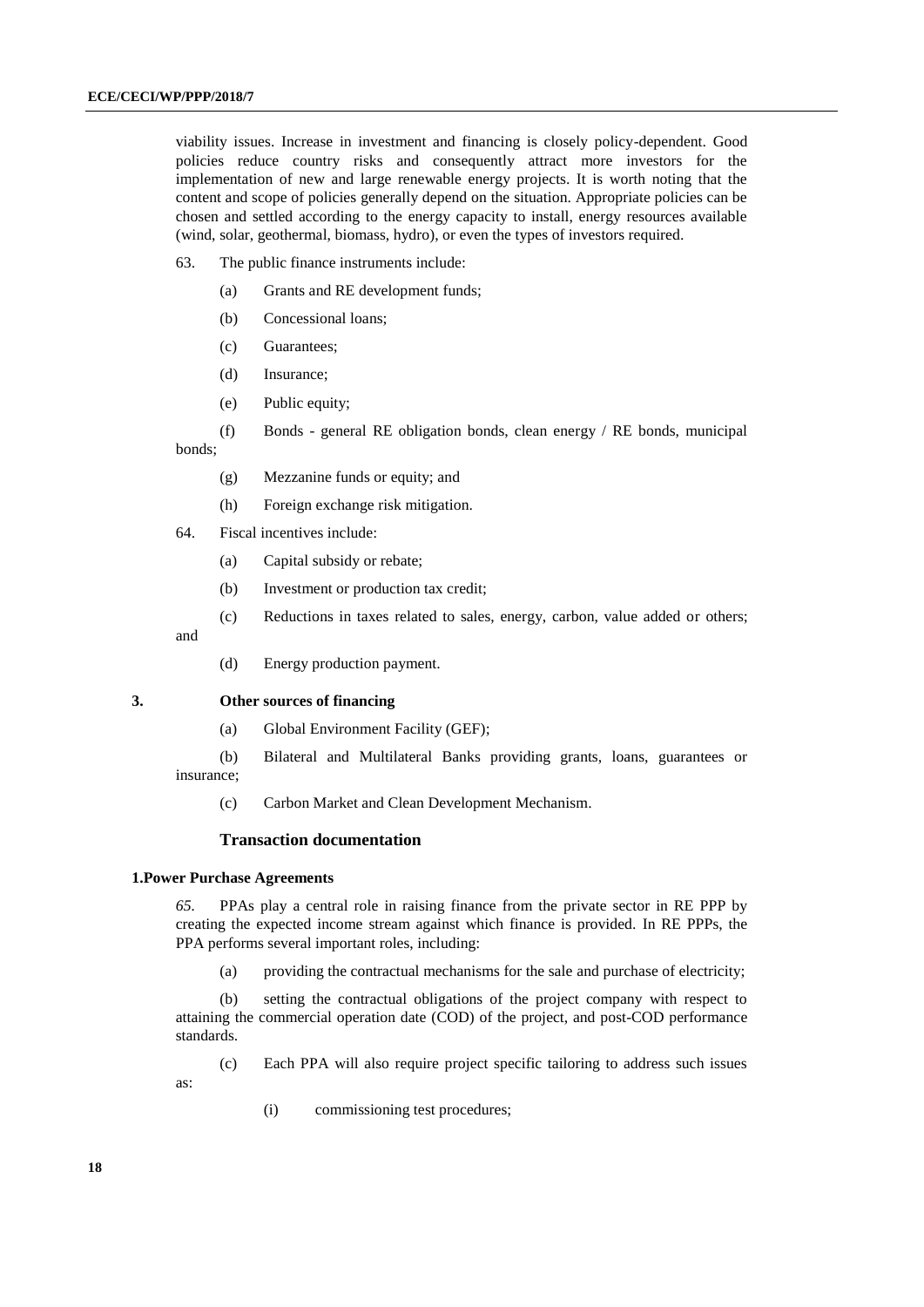- (ii) whether a capacity charge plus energy charge tariff structure is appropriate, or delivered energy plus deemed energy tariff structure is appropriate;
- (iii) the methodology for calculating deemed energy; and
- (iv) appropriate performance requirements and the methodology for calculating performance.

66. It should be recognized that (a) a single PPA will not be appropriate for multiple generation technologies, and (b) if the PPA has not been tailored to a specific technology, it is unlikely to be bankable for any technology. Crafting the PPA requires expert advice to optimize various provisions including liquidity support, economic stabilization, required performance standards and end of term transfer obligations.

67. Finally, although the PPA is the cornerstone of RE PPP documentation, the PPA is part of a suite of documentation which works together to allocate risk and responsibility between RE PPP stakeholders; thus, even the best PPA is not bankable without the package of documentation which surrounds it.

#### **2. Liquidity support**

68. A strong utility credit rating is usually key for underpinning a credible RE PPP programme or project. The reality in many countries is that utilities struggle to keep up with cost recovery and have a poor payment track record. An important effort of host governments therefore should be to map out a path for strengthening utility creditworthiness.

69. Liquidity support mechanisms ensuring timely payment to the project company are also important and can occur through bank guarantees, letters of credit, or a cash escrow account. In many instances the bank guarantee or letter of credit provider will in turn require further backstopping with, for example, cash collateral or a partial risk guarantee provided by another credit worthy entity such as Multilateral Investment Guarantee Agency or some regional insurers, e.g. African Trade and Insurance Agency in their member countries.

### **Lowering risk perceptions**

70. Lowering a risk perception may also be achieved by improving the financial viability, creation of contingency fund, use of insurance and guarantee products and improving the performance of the electricity subsector as a whole through measures such as:

(a) implementing cost-reflective and adequate end-user tariffs, so that the utility (offtaker) is not perceived to be structurally loss making and thus a high credit risk;

(b) improving the utility's revenue collection performance, e.g. by promoting pre-paid metering, again so that the utility is perceived to be on a sound financial footing; and

(c) ensuring that the utility develops a good track record of timely payment to its existing IPP suppliers.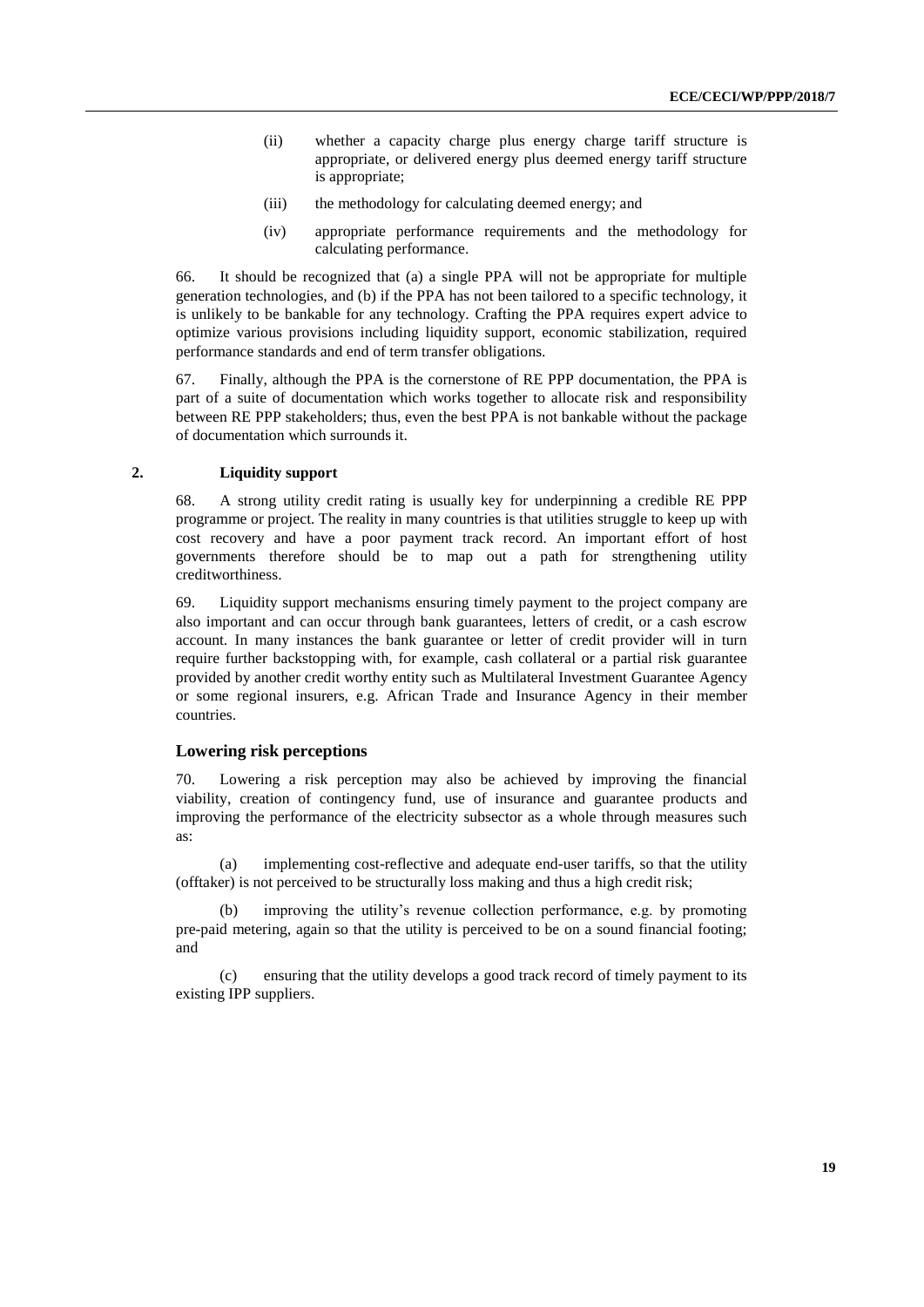### **D. Feasibility for low and middle-income countries**

#### **1.Fiscal burden**

<span id="page-19-0"></span>71. RE PPPs in EMDE countries face many of the same challenges as those in more affluent countries, but those challenges can have a larger impact on the success or failure of a project or programme in a low and middle-income country. For example, the fiscal burden of a project should be accounted for in all countries, but the cost of a project and its contingent liabilities can have a disproportionate impact in an EMDE country over that of its wealthier neighbours. This, coupled with the fact that host governments have only partial (and sometimes quite limited) control over the risks allocated to them, it is clear that certain classes of termination events, for example an early-termination 'put option' and any accumulated claims, could bankrupt the host country or, at least, significantly curtail public expenditure available for public services. While there is no 'magic bullet', host governments should at least:

(a) address the issues surrounding fiscal burden openly with all stakeholders;

(b) ensure that the Ministry of Finance (or equivalent and, where appropriate, the government Cabinet or equivalent): (i) is fully apprised of the contingent liabilities which the host government will take on in connection with the RE PPP, and (ii) formally approves the government taking on those contingent liabilities;

consider how it accounts for contingent liabilities which arise under 'put and call option'<sup>18</sup> arrangements (or explicit sovereign guarantees if these are used); and

(d) embrace the other policy standards recommended in this document as a means of reducing the cost of project delivery, which in turn has a direct impact on fiscal burden.

#### **2. Electricity tariff**

72. Electricity tariffs are also an important socio-economic factor in EMDE countries. Low electricity prices may not only facilitate industrial development, but also decrease the financial burden on the poor. Thus, achieving the lowest possible cost of electricity production must be a focus of PfPPPs. Host governments should explore possibilities to lower project development and financing costs through appropriate regulatory and fiscal measures.

#### **New innovative renewable energy Public-Private Partnerships models**

73. Achieving financial close on RE PPPs in EMDE countries is difficult. Innovations should be embraced, especially for smaller projects where the pre-development and project costs of implementing existing models can be prohibitive. Simplified contracts and project models are also recommended in order to combat the complexity, expense, and high level of technical, financial, legal, and/or transactional capacity that is often needed.

74. In addition, in many EMDE countries, the first power generation (RE and non-RE) PPPs were individually negotiated on an *ad hoc* basis. In some circumstances these lead projects set *de facto* market standards that were unfavourable to the host governments. The host governments should employ new models that over time are able to reset the market standards to more favourable terms and conditions for the public.

<sup>&</sup>lt;sup>18</sup> Put and Call options provide the holder the right to sell and buy the asset at a specified price.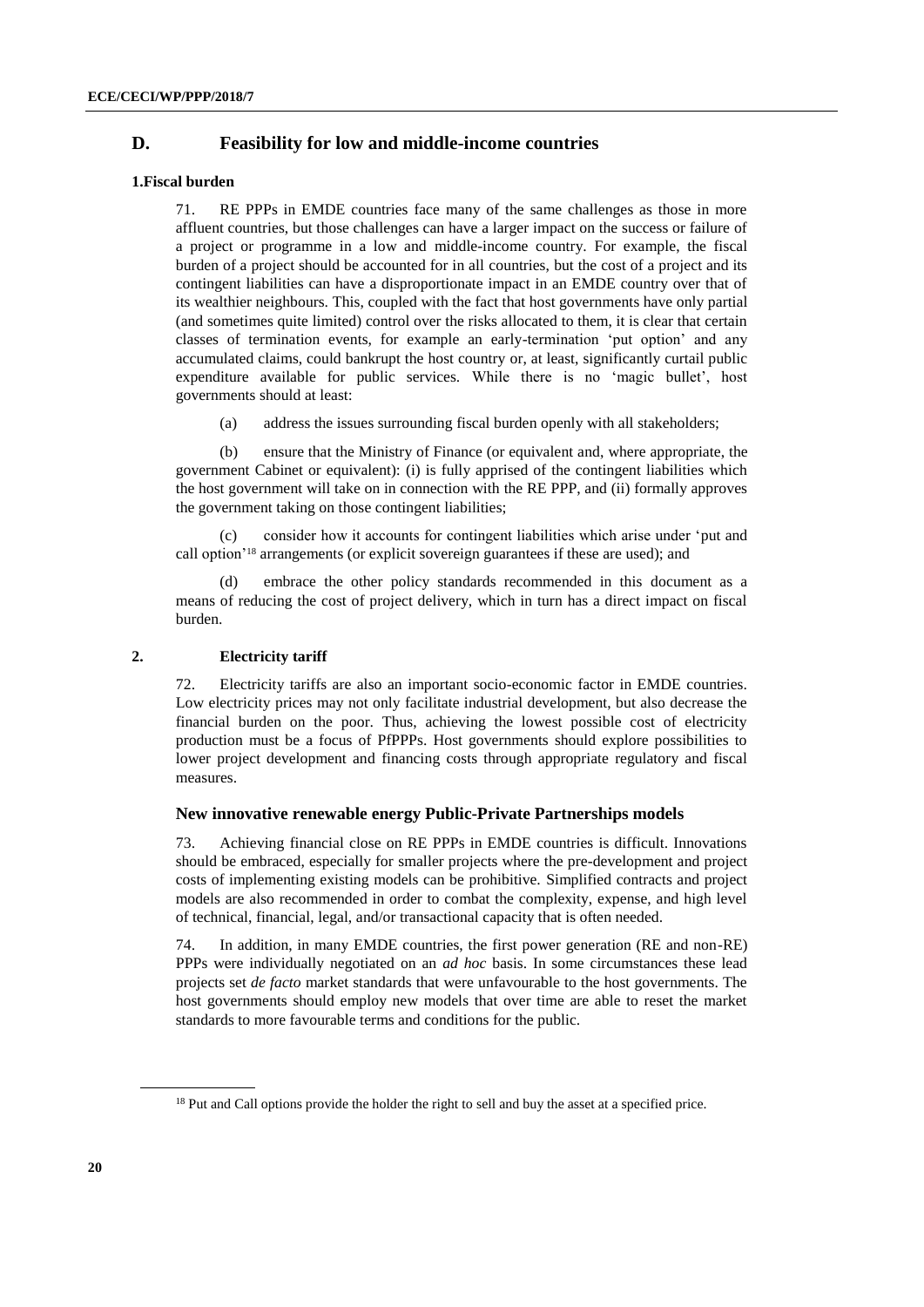#### **1. Renewable energy feed in tariff**

75. EMDE countries should also consider renewable energy feed in tariff (REFIT) regimes, incorporating additional People-first requirements, in addition to traditional requirements which typically:

(a) provide for a prescribed feed in tariff (i.e., wholesale electricity tariff for sale of electricity under the PPA between the generation company and the buyer/offtaker, which is typically a government owned utility) for different generation technologies and classes of generation capacity, often also providing different tariffs for different sizes of projects; and

(b) prescribe standard form PPAs (and perhaps other project documents) and set out standard procedures for carrying out qualifying projects.

76. One necessary consequence of a REFIT regime is that the prescribed tariff for a particular project will almost certainly either be:

(a) too high, i.e. more than what would be required in order to attract the private sector investment required to carry out the project. In this case the project's private investors may be thought of as being over-compensated at the expense of electricity consumers (and/or host governments to the extent of any subsidy of the tariff);

(b) too low, i.e., less than what would be required in order to attract the capital investment required to carry out the project, in which case certain projects which may well be very worthy for any number of reasons will not be financed by the private sector.

77. In current market practice, REFITs are likely to be suited to RE projects:

(a) which are too small to justify made to order negotiations or procurement processes;

(b) where the benefit of certainty outweighs (i) the cost of some projects being over-compensated, and (ii) the risk that other projects will not be carried out as the REFIT tariff is too low for those particular projects; and

(c) where the generation technology and costs associated with it are well established and fairly stable, e.g. not in the case of solar photovoltaic system over recent years, where reverse auctions have discovered rapidly reducing costs.

#### **Role of the regulator**

78. The role of the regulator in the RE market is critical given the multiple number of electricity generators using different RE and traditional sources, all using the same grid for transmission and distribution. The regulator has to protect the interest of the communities and consumers (excessive charging, poor service, interruptions in service etc.); the interest of the investors (price they can charge, service standards to be met, duration of license etc.); monitor and enforce the PPP operator's obligations; and address other interests such as environment, asset creation, maintenance and replacement. Thus, while economic regulation (setting tariff, monitoring cost of operations, setting sector entry/exit requirements etc. for a level playing field) is necessary, it should not be considered in isolation from other regulatory functions such as setting quality standards; monitoring performance; setting and enforcing planning, environmental, health and safety rules/regulations; setting procurement rules for contract out; and use of natural resources.

79. Financiers of RE PPPs in EMDE countries typically assume that regulated or market-determined wholesale electricity tariffs throughout the life of their project will stay at a level of viability. This may be due to perceived inexperience of the electricity regulator, perceived risk of political interference, or simply a 'chicken and egg' issue of the electricity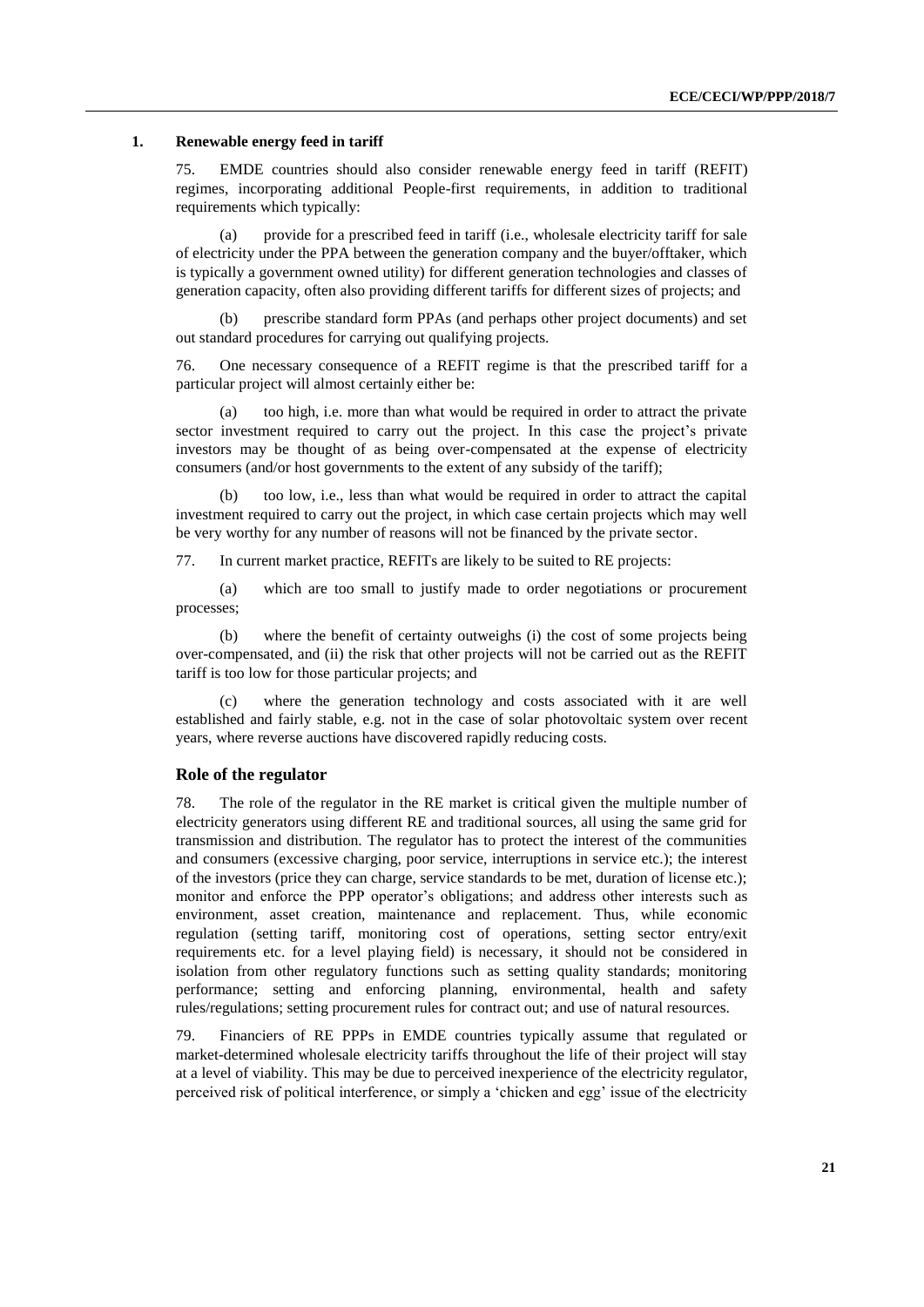regulator not having a sufficient track record of tariff setting, and thus being precluded from gaining and demonstrating that experience.

80. Learning from the experience of the developed economies, the main challenge of the regulation is to integrate the less controllable renewable energy sources like wind and solar energy into the future electricity supply, which needs to be a competitive, single internal energy market with affordable electricity prices having security of supply. Investment in RE is capital intensive, with more front-loading resulting in financing challenges.

81. A common feature of electric power RE PPP in EMDE countries is a requirement for a long-term (20-25 year) contractually agreed tariff, together with contractually agreed mechanisms to adjust the tariff should various risk events arise.

82. Building market acceptance of the regulator's role will result from the absence of actual or perceived political intervention in the performance, decisions and awards made by the regulator. Independent regulators staffed with conscientious and knowledgeable professionals will be more successful in attracting international investment into RE PPP.

83. The conflicts to be addressed arise from the drive for affordable electricity prices, having security of supply on one hand and a policy towards increasing weather-dependent renewable energy on the other.

84. The regulation typically will have to address some of the important issues mentioned below.

#### **1.Payment for capacity**

85. It should be recognized that the private sector incurs fixed costs associated with constructing, financing and operating RE infrastructure regardless of the extent to which the public sector utilizes that infrastructure. Accordingly, governments in EMDE countries should expect payment under the PPA to be based on availability (including 'deemed availability') and performance, so that the project is paid for the output which it can deliver rather than its utilization, i.e. the output which it is required to dispatch.

#### **2. Interconnections and grid use for dispatch**

86. The interconnections and dispatchability of RE has to be transparent and nondiscriminatory. Utilities may not allow reasonable conditions for transmission access to RE producers or may charge high prices for transmission access. Transmission access is necessary because some RE resources like windy sites and biomass fuels may be located far from population centres. Transmission or distribution access is also necessary for direct third-party sales between the RE producer and a final consumer. New transmission access to remote RE sites may be blocked by transmission-access rulings or right-of-way disputes.

#### **3. Reliability and safety**

87. Safety and power-quality risk from non-utility generation is a legitimate concern of utilities, but a utility may tend to set interconnection requirements that go beyond what is necessary or practical for small producers. At the same time, in many EMDE countries the grid can be less reliable and trip from time to time, in some case many times per month. The grid is also more likely to be prone both to constraints and to downtime during upgrades. Small RE projects can collectively account for a material percentage of overall generation capacity. When the grid is down or constrained, the off-taker will not be able to honour the offtake obligations resulting in a breach of contract. This can give rise to an obligation on the offtaker to pay damages, potentially triggering breach of provisions in other contracts.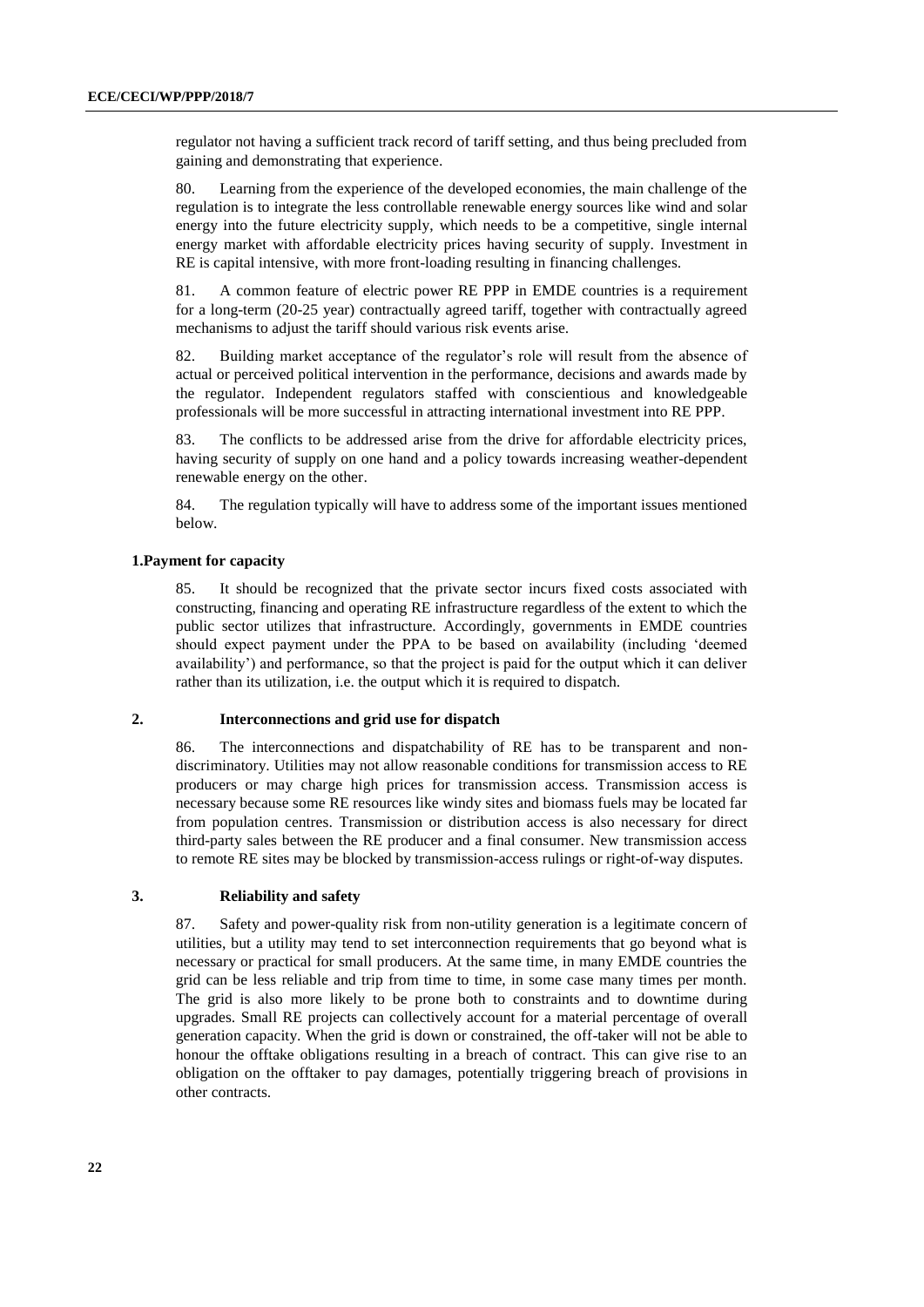88. Alternatively, if the RE operator has a dispatch obligation (with a provision to pay for deemed energy if it does not dispatch), then grid down time could result in the RE operator having to pay the deemed energy charges, typically identical to the damages which would have been paid by the offtaker for breach of offtake contract. The RE operator's damage payment could also potentially result in violating provisions in other contracts.

### **4. Rate-based regulation and feed-in tariff**

89. Tariff setting procedures are needed to provide long-term predictability for project finance or equity investment in RE systems. Procedures for establishing, maintaining and changing tariffs need to be transparent, consistent and fair if small producers, especially producers of RE systems are not to be put to a disadvantage. For large utilities, rate-base regulation for setting rates incentivizes utility managers to be conservative in their technology choices and to prefer low capital costs power plants even if future fuel prices are likely to be very volatile. Therefore, regulated utilities typically have not been strong adopters of RE, with the exception of hydropower and in a few cases geothermal. However, for smaller RE projects, REFIT regimes provide for a prescribed feed in tariff for different generation technologies and classes of generation capacity, which could be too high or too low creating conditions that may need to be resolved by the regulator.

#### **5. Sharing costs of grid infrastructure**

90. Bearing and sharing of grid infrastructure (intelligent network and storage facilities) along with grid expansion and connectivity to RE sources needs to be defined in administrative and planning procedures.

#### **6. Regulating government mandated market policies**

91. Promotional policies, relevant to grid connected systems, impose a quota or target obligations for sources of electricity being used in the network such as conventional coal / gas-based electricity, renewable energy, biofuel, etc. The implementation options exercised are share-setting that is to say a share of the electricity delivered to end consumers by distributors comes from renewable sources; or through price setting, in other words, they impose an obligation on electricity distributors to buy RE based electricity at a government determined price. The issue to be regulated is who will pay for the incremental financial costs between RE and conventional energy sources and the right of the electricity distributors to recover the additional cost from consumers and for RE generators to be able to connect to the grid.

#### **7. Net metering**

92. Net metering is a limited form of feed-in tariff that permits consumers to install small renewable systems at their homes or businesses and then to sell their excess electricity into the grid. This excess electricity must be purchased at retail market prices by the utility. In some cases, producers are paid for every kilowatt hour they feed into the grid; in other cases, they receive credit only to the point where their production equals their consumption. It is of benefit to electricity providers as well as system owners, particularly in the case of photovoltaic, because excess power generated during peaking times can improve system load factors and offset the need for new peak load generating plants.

#### **8. Tradable renewable energy credits**

93. Renewable energy certificates (RECs) represent the environmental attributes associated with one megawatt-hour (MWh) of electricity production. RECs can be traded, bought and sold separately from commodity electricity. In cases where a renewable electricity standard (RES) is in place, compliance can be demonstrated by the use of RECs.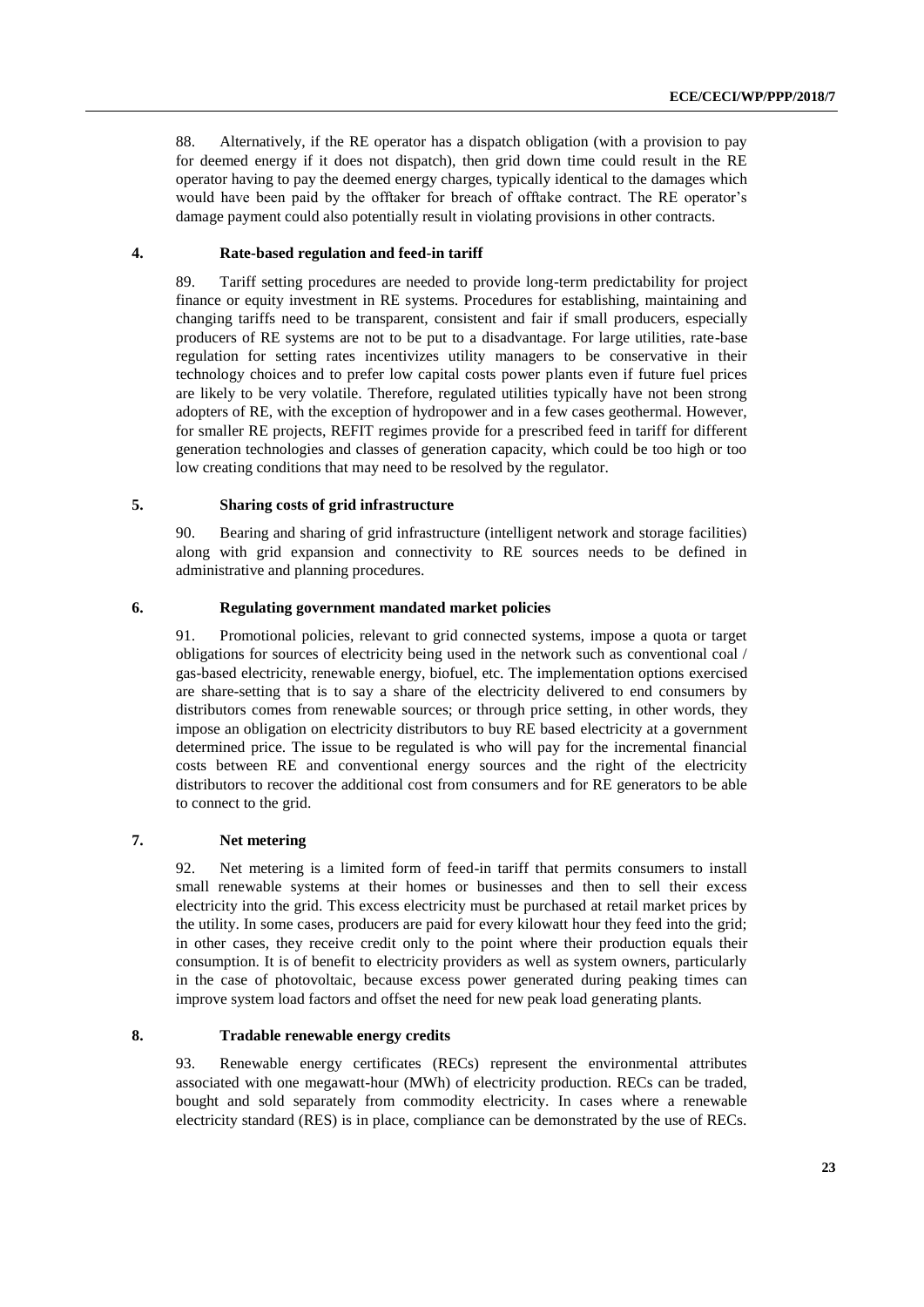Renewable electricity targets and standards can provide a strong foundation for development of REC markets. Renewable electricity standards are regulatory mandates that require a specified amount of electricity that is sold or generated within a given area to come from eligible renewable resources. RECs can be linked with renewable electricity standards and provide a mechanism to support compliance. In cases where RECs are traded in short term or spot markets, establishing a minimum price floor for RECs can reduce investor uncertainty and potential increases in cost of capital that could stymie upfront investment.

### **E. Other issues**

<span id="page-23-0"></span>94. Risks resulting from climate change are often underestimated when host governments and project sponsors analyse RE PPP projects viability. It is important to diligently analyse and address such risks in early stages of an RE PPP project and agree on a fair share of subsequent revenue risks and eventually consider available insurance instruments.

### <span id="page-23-1"></span>**VI. Indicators of compliance**

95. The traditional RE PPPs have a focus on output-based specifications and service delivery targets. The key performance-based indicators to be achieved are monitored accordingly.

96. PfPPPs need to include indicators relevant to the achievement of SDGs. The outputand outcome-based SDGs that are in the control of the project concessionaire must be a part of the contract performance monitoring. The relevant indicators are detailed in the Annex I, Table 1.1.

97. The government also should monitor and evaluate the contribution of the RE PPP project impacts to the relevant SDGs as defined in the Annex I, Table 1.2.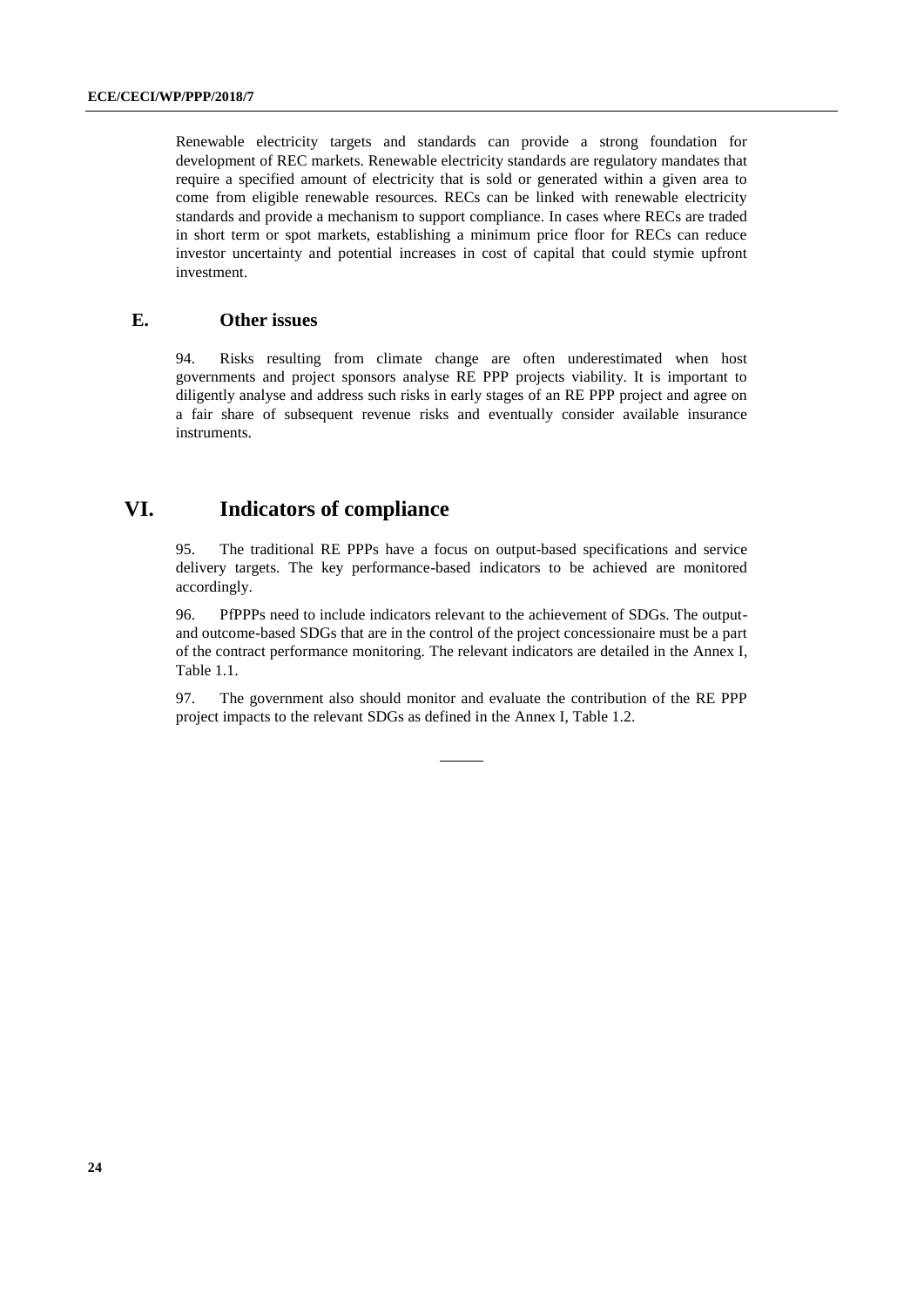only]

<span id="page-24-0"></span>**Annex** [English

# **Indicators for compliance of sustainable development goals**

In addition to the performance parameters listed in the main text of the document, related to the technical aspects of renewable energy management, PfPPPs must also include indicators to monitor the outputs, outcomes and impacts of the project. Given below in Table 1.1 is a matrix of indicators that can be used as appropriate. Table 1.2 deals with the contribution of project to the impacts on the SDGs. These are beyond the control of the concessionaire and not a part of the contract performance per se. However, the government agency can take cognizance of the impacts in reporting the progress of achievement of the SDGs.

#### **Table 1.1**

**Direct renewable energy public-private partnerships targets relevant to the SDGs and measurement indicators** (to be a part of PfPPPs Contract as performance targets within the contract period)

| Sustainable development goal                                                                                                                                                                                                 | Relevant sustainable development goal indicators and<br>measurement                                                                                                                                                                                  |
|------------------------------------------------------------------------------------------------------------------------------------------------------------------------------------------------------------------------------|------------------------------------------------------------------------------------------------------------------------------------------------------------------------------------------------------------------------------------------------------|
| SDG 5. Achieve gender equality and<br>empower all women and girls (Project<br>output related)<br>Use of the PPP model in renewable energy<br>projects provides an opportunity to seek<br>and achieve greater gender equality | 5.5. Ensure women's full and effective<br>participation and equal opportunities for<br>leadership at all levels of decision-making<br>in political, economic and public life<br>5.5.2. Proportion of women in<br>employment and managerial positions |
| SDG 7. Ensure access to affordable,<br>reliable, sustainable and modern energy<br>for all (Project output related)                                                                                                           | 7.1. By 2030, ensure universal access to<br>affordable, reliable and modern energy<br>services                                                                                                                                                       |
| Provision of renewable energy expands the<br>means to provide reliable affordable                                                                                                                                            | 7.1.1 Proportion of population with<br>access to electricity                                                                                                                                                                                         |
| sustainable and modern energy services                                                                                                                                                                                       | 7.1.2 Proportion of population with<br>$\bullet$<br>primary reliance on clean fuels and<br>technology                                                                                                                                                |
|                                                                                                                                                                                                                              | 7.2. By 2030, increase substantially the<br>share of renewable energy in the global<br>energy mix                                                                                                                                                    |
|                                                                                                                                                                                                                              | 7.2.1 Renewable energy share in the<br>total final energy consumption                                                                                                                                                                                |

Note:

<sup>1.</sup> The scope of the private sector participation needs to be enhanced to include applicable PfPPP indicators linked to SDGs. However, depending on the allocation of PPP responsibilities, the indicators also need to be balanced between direct contract deliverable indicators and those attributable to the public-sector agency/government as additional contributions to the project.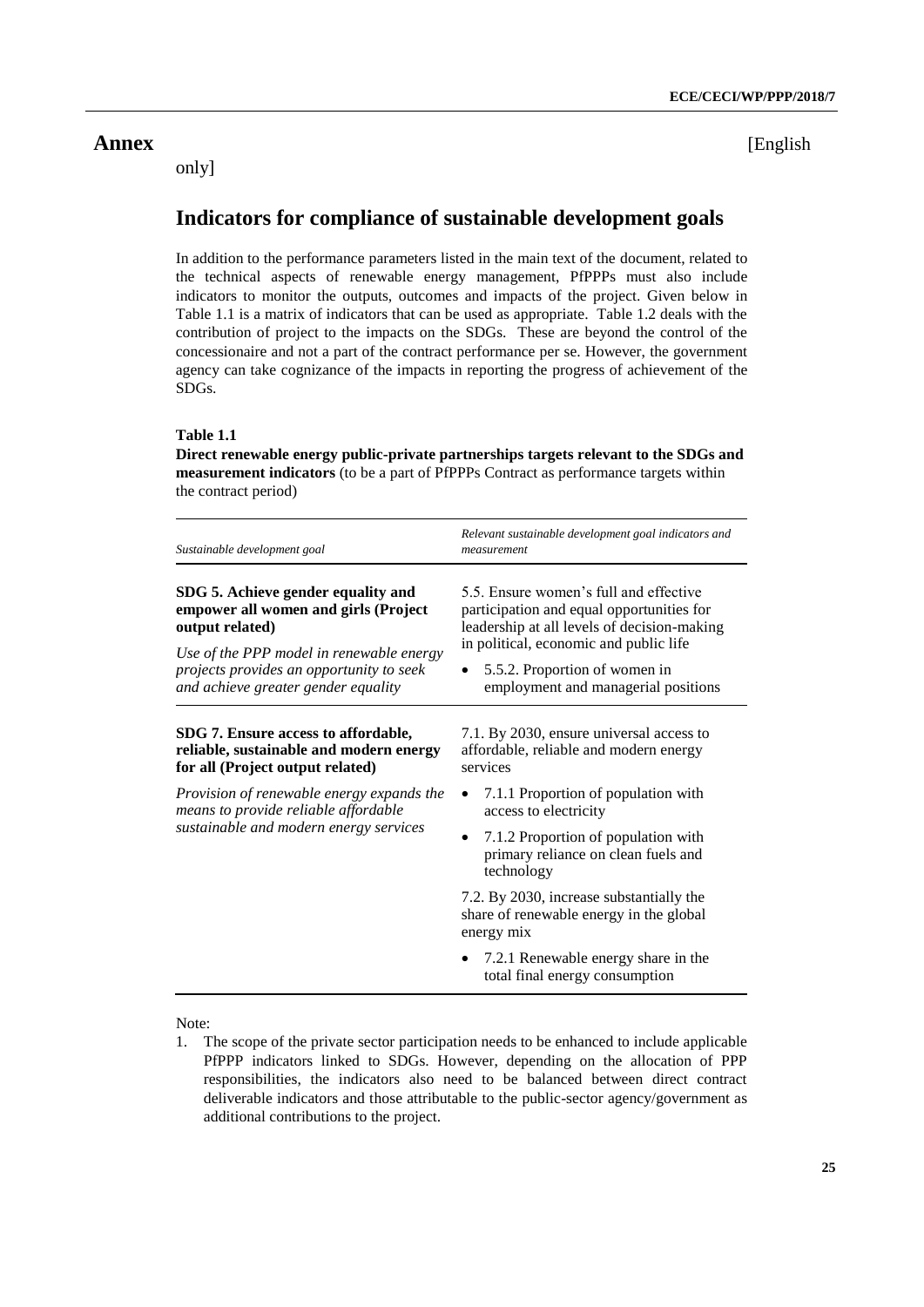- 2. Above indicators may be suitably altered and are not prescriptive.
- 3. Applicable indicators need to be chosen depending on type of project.

### **Table 1.2**

### **Indirect renewable PPP targets relevant to the SDGs**

(To be measured by the Government Agency as a part of contract impact contributing to the overall SDGs for the country)

| Sustainable development goal                                                                                                                                                                                                     | Relevant sustainable development goal indicators and<br>measurement                                                                                                                                                                                                                                                                                                  |  |  |
|----------------------------------------------------------------------------------------------------------------------------------------------------------------------------------------------------------------------------------|----------------------------------------------------------------------------------------------------------------------------------------------------------------------------------------------------------------------------------------------------------------------------------------------------------------------------------------------------------------------|--|--|
| SDG 1. End Poverty in all its forms and<br>everywhere (Project impact related)<br>Universal access to reliable affordable<br>sustainable and modern energy services is<br>critical to reduce poverty                             | 1.4. By 2030, ensure that all men and<br>women, in particular the poor and the<br>vulnerable, have equal rights to economic<br>resources, as well as access to basic<br>services, ownership and control over land<br>and other forms of property, inheritance,<br>natural resources, appropriate new<br>technology and financial services, including<br>microfinance |  |  |
|                                                                                                                                                                                                                                  | 1.4.1 Proportion of population living in<br>households with access to basic services                                                                                                                                                                                                                                                                                 |  |  |
| SDG 2. End hunger, achieve food security<br>and improved nutrition and promote<br>sustainable agriculture (Project impact<br>related)<br>Access to reliable affordable sustainable<br>and modern energy services is essential to | 2.3. By 2030, double the agricultural<br>productivity and incomes of small-scale<br>food producers, in particular women,<br>indigenous peoples, family farmers,<br>pastoralists and fishers, including through<br>secure and equal access to land, other<br>productive resources and inputs, knowledge,                                                              |  |  |
| increase agricultural productivity                                                                                                                                                                                               | financial services, markets and opportunities<br>for value addition and non-farm<br>employment                                                                                                                                                                                                                                                                       |  |  |
|                                                                                                                                                                                                                                  | 2.3.1 Volume of production per labour<br>unit by classes of farming/pastoral/<br>forestry enterprise size                                                                                                                                                                                                                                                            |  |  |
|                                                                                                                                                                                                                                  | 2.3.2. Average income of small-scale<br>food producers, by sex and indigenous<br>status                                                                                                                                                                                                                                                                              |  |  |
| SDG 3. Ensure healthy lives and promote<br>well-being for all at all ages (Project<br>impact related)                                                                                                                            | 3.8. Achieve universal health coverage,<br>including financial risk protection, access to<br>quality essential health-care services and                                                                                                                                                                                                                              |  |  |
| Access to reliable affordable sustainable<br>and modern energy services is essential to<br>provide reliable health services and                                                                                                  | access to safe, effective, quality and<br>affordable essential medicines and vaccines<br>for all                                                                                                                                                                                                                                                                     |  |  |
| essential medicines and vaccines                                                                                                                                                                                                 | 3.8.1 Coverage of essential health                                                                                                                                                                                                                                                                                                                                   |  |  |

• 3.8.1 Coverage of essential health services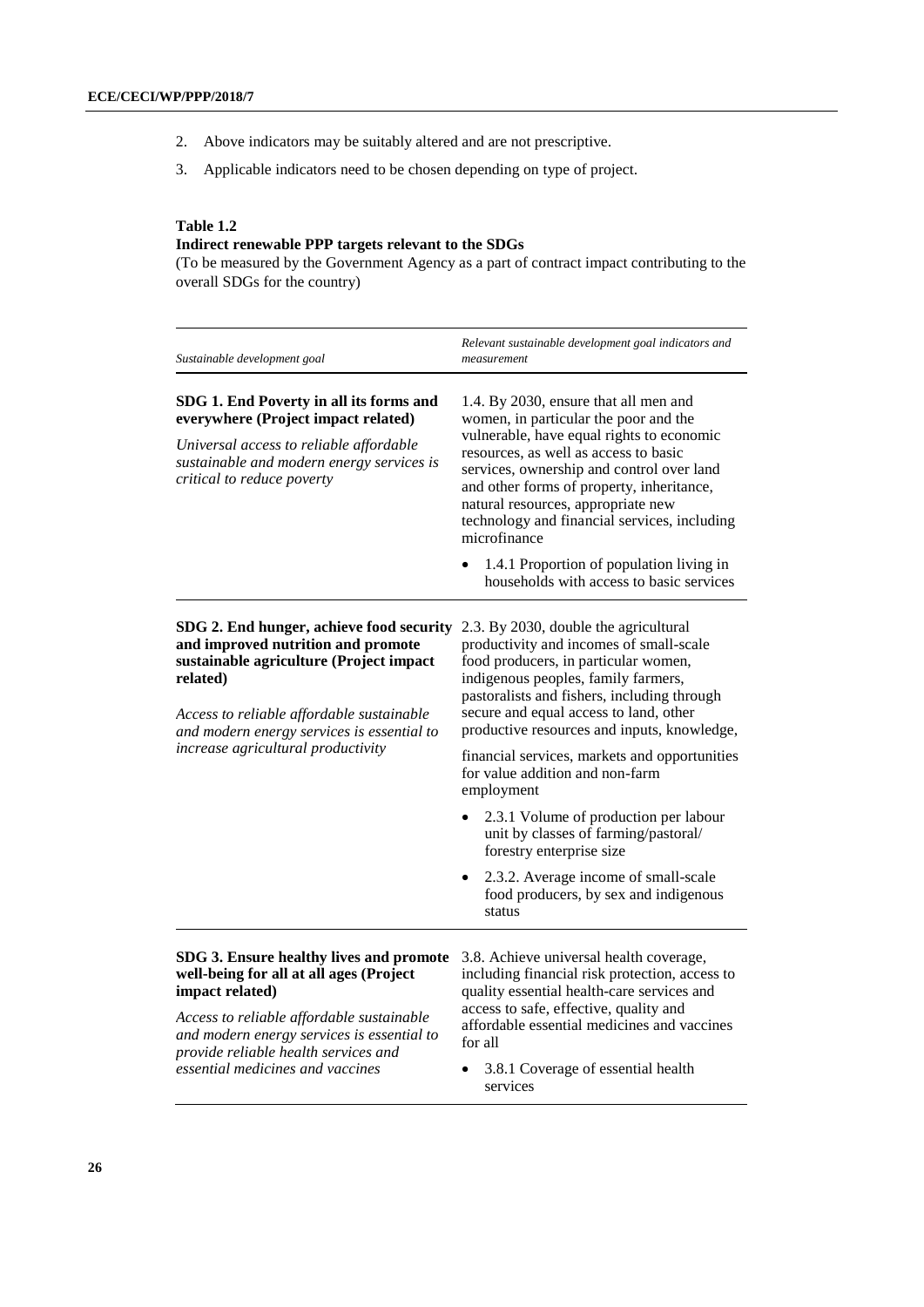| Sustainable development goal                                                                                                                                                                                                                                              | Relevant sustainable development goal indicators and<br>measurement                                                                                                                                                                                                                                        |  |  |
|---------------------------------------------------------------------------------------------------------------------------------------------------------------------------------------------------------------------------------------------------------------------------|------------------------------------------------------------------------------------------------------------------------------------------------------------------------------------------------------------------------------------------------------------------------------------------------------------|--|--|
| Goal 4. Ensure inclusive and equitable<br>quality education and promote lifelong<br>learning opportunities for all (Project<br>impact related)                                                                                                                            | 4.a. Build and upgrade education facilities<br>that are child, disability and gender sensitive<br>and provide safe, non-violent, inclusive and<br>effective learning environments for all                                                                                                                  |  |  |
| Access to reliable affordable sustainable<br>and modern energy services is essential to<br>provide access to education facilities                                                                                                                                         | 4.a.1 Proportion of schools with access<br>to electricity                                                                                                                                                                                                                                                  |  |  |
| SDG 5. Achieve gender equality and<br>empower all women and girls (Project<br>impact related)<br>Use of the PPP model in renewable energy<br>provides an opportunity to seek and achieve<br>greater gender equality                                                       | 5.1. End all forms of discrimination against<br>all women and girls everywhere<br>5.1.1. Whether or not legal frameworks<br>are in place to promote, enforce and<br>monitor equality and non-discrimination<br>on the basis of sex                                                                         |  |  |
| SDG 6. Ensure availability and<br>sustainable management of water and<br>sanitation for all                                                                                                                                                                               | 6.1 By 2030, achieve universal and<br>equitable access to safe and affordable<br>drinking water for all                                                                                                                                                                                                    |  |  |
| Access to reliable affordable sustainable<br>and modern energy services is essential to<br>provide access to water                                                                                                                                                        | 6.1.1 Proportion of population using<br>safely managed drinking water services                                                                                                                                                                                                                             |  |  |
| SDG 7. Ensure access to affordable,<br>reliable, sustainable and modern energy<br>for all<br>Provision of renewable energy expands the<br>means to provide reliable affordable<br>sustainable and modern energy services                                                  | 7.a. By 2030, enhance international<br>cooperation to facilitate access to clean<br>energy research and technology, including<br>renewable energy, energy efficiency and<br>advanced and cleaner fossil-fuel technology,<br>and promote investment in energy<br>infrastructure and clean energy technology |  |  |
|                                                                                                                                                                                                                                                                           | 7.a.1 Mobilized amount of United States<br>dollars per year starting in 2020<br>accountable towards the \$100 billion<br>commitment                                                                                                                                                                        |  |  |
| SDG 8. Promote sustained, inclusive and<br>sustainable economic growth, full and<br>productive employment and decent work<br>for all (Project impact related)<br>Access to renewable energy improves<br>global resource consumption and<br>production efficiency, reduces | 8.4 Improve progressively, through 2030,<br>global resource efficiency in consumption<br>and production and endeavour to decouple<br>economic growth from environmental<br>degradation, in accordance with the 10-Year<br>Framework of Programmes on Sustainable<br>Consumption and Production, with       |  |  |
| environmental degradation and contributes<br>to triggering economic growth and<br>development                                                                                                                                                                             | developed countries taking the lead<br>8.4.1 Renewable energy footprint,<br>footprint per capita, and renewable<br>energy footprint per GDP                                                                                                                                                                |  |  |
| SDG 9. Build resilient infrastructure,                                                                                                                                                                                                                                    | 9.4 By 2030, upgrade infrastructure and                                                                                                                                                                                                                                                                    |  |  |